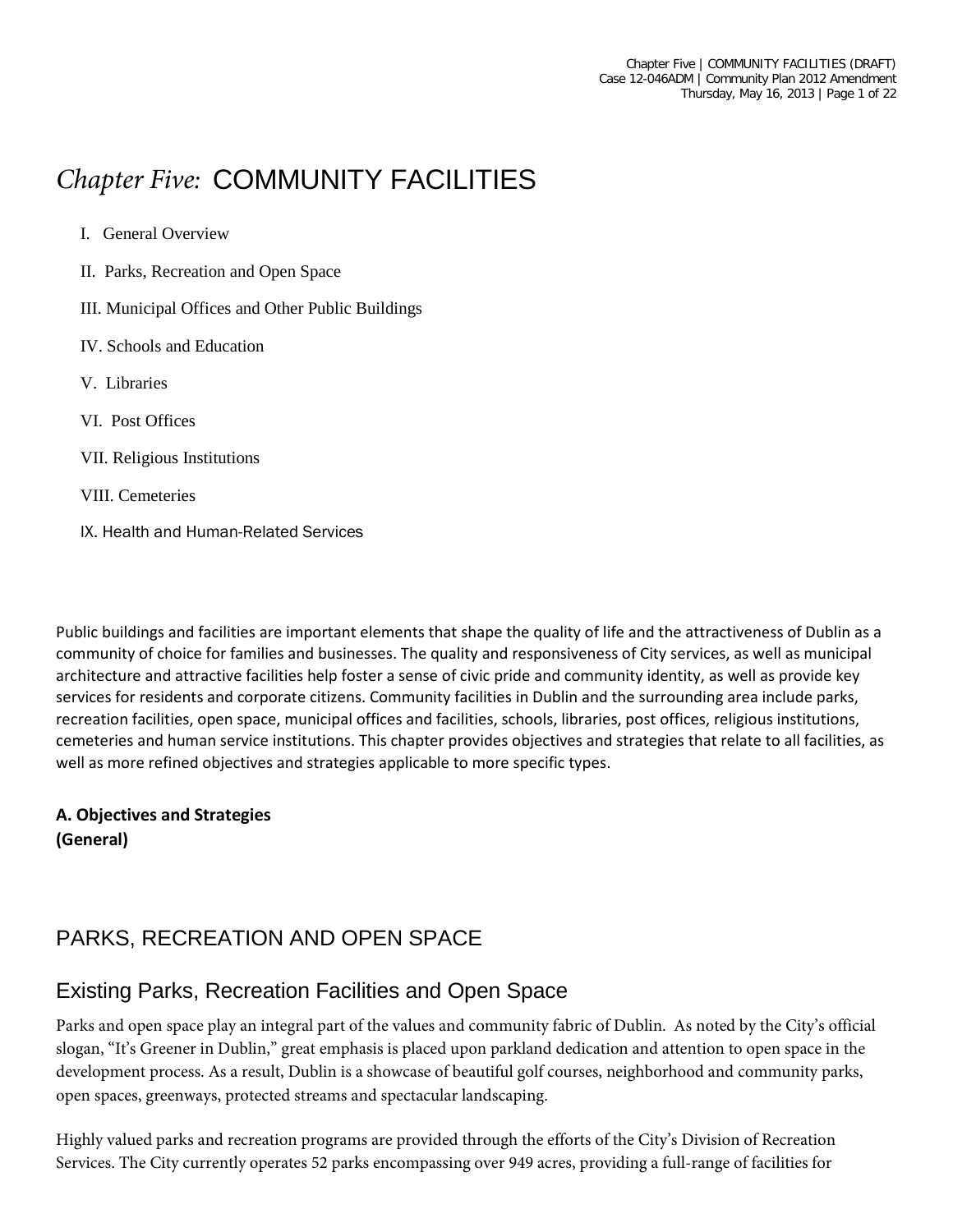residents including playgrounds, picnic facilities, tennis and basketball courts, bike paths, pedestrian trails, ball diamonds, soccer fields, bocce ball courts, and seasonal ice skating and fishing ponds.

The City of Dublin is proud to have solid, long-standing relationships with the Dublin City Schools and Washington Township. Municipal park and recreation facilities are supplemented by school athletic fields and gymnasiums, as well as shared parking arrangements. Park facilities within Washington Township also provide a valuable amenity for residents. The City works with township officials to coordinate recreational programming and acquisition activities to the benefit of all.

Approximately 29 percent of current park acreage was purchased by the City, inferting including three major land purchases (Avery Park, Monterey Park and Scioto Park) made with the use of Land and Water Conservation Funds from the State of Ohio. Of Dublin's remaining park areas, 56 percent have been acquired through the City's subdivision and platting regulations, using land dedication and open space requirements. An additional 7.5-acre area is leased from the City of Columbus (Kiwanis Riverway Park) along the Scioto River.

With 34 acres of designated parkland per 1,000 residents, the city far exceeds national standards of parkland levels of service. These totals do not include other private recreation facilities and 1,038 acres of the Glacier Ridge Metro Park, immediately adjacent to the city.

Dublin's parks and open spaces are found in a wide variety of settings, and accomplish several objectives, including those along stream corridors and throughout residential subdivisions that are used to link parkland and open spaces to create a comprehensive recreational network. Bike paths and other pedestrian paths are key components associated of with this network. This allows Dublin's parks to be strategically located throughout the city to provide varying degrees of activity and programming. The *Parks and Recreation Master Plan* has a complete inventory of all Dublin parks and open spaces.

#### **Future Dublin Parks, Recreation Facilities and Open Spaces**

Dublin's park, open space and recreation system continues to evolve with each new development and as the needs of its population change. In addition to Dublin's current parkland inventory, other lands have been purchased or dedicated to the City, but are yet to be developed:

*Llewellyn Farms Park South.* 5.45 acres of neighborhood park at the corner of Dublin Road and Tuttle Road in Llewellyn Farms South.

*Oak Park Open Space.* 24 acres of open space located throughout the Oak Park development. *(currently under development)*

*Sycamore Ridge Park.* 3.5 acres of neighborhood park along Tuller Ridge Road adjacent to the Sycamore Ridge development.

*Tartan Ridge Park and Open Space*. 40 acres of park and 28 acres of open space located throughout the Tartan Ridge development. *(currently under development)*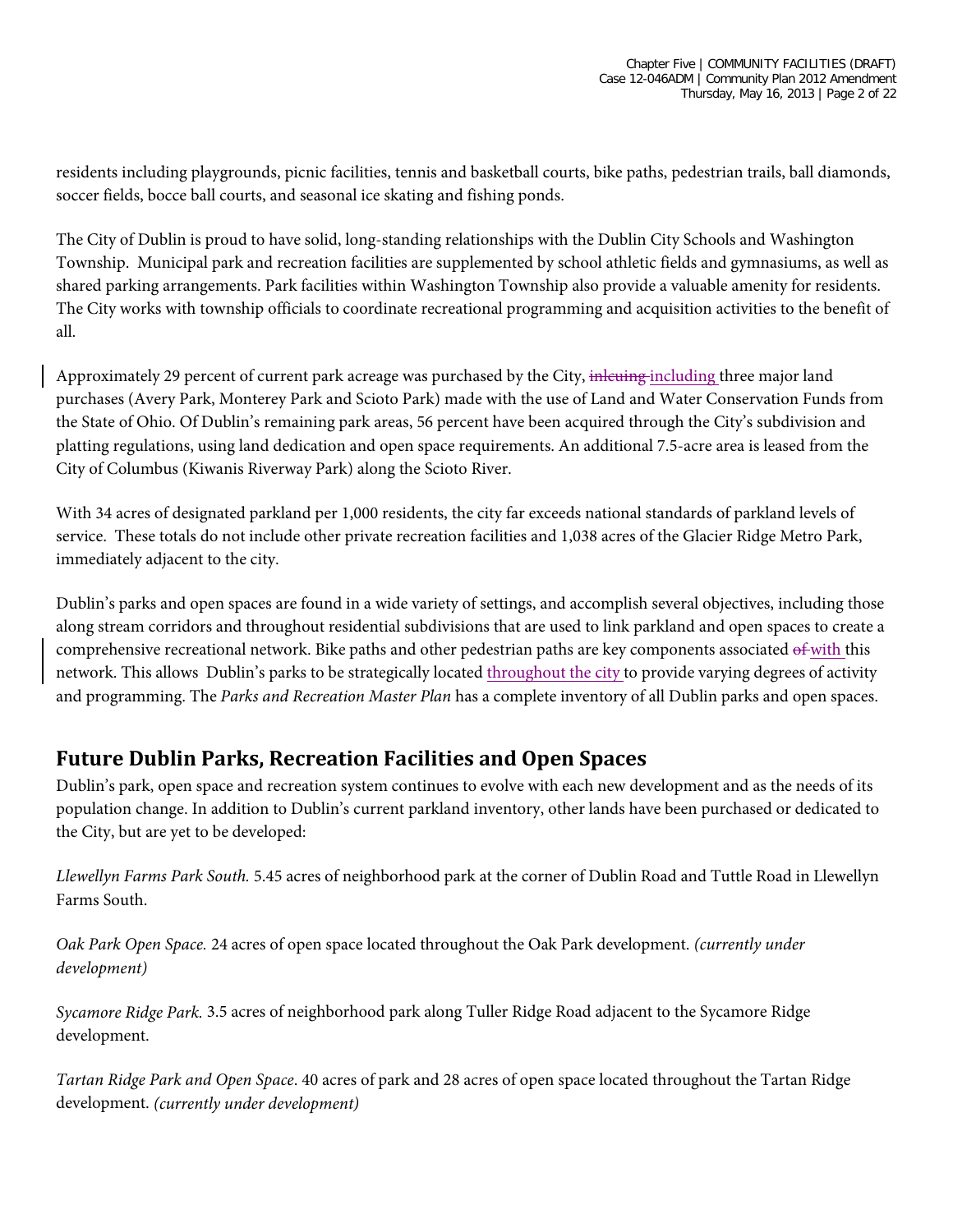*Brand Road and Coffman Road Open Space.* 14.7 acres of open space located at the intersection of Brand and Coffman roads.

*Riverside Drive Park (Bridge Street District)*. An approximately 12-acre community park planned along the east and west banks of the Scioto River, partly formed by the planned realignment of Riverside Drive between SR 161/Bridge Street and Tuller Road.

# **Other Area Parks and Recreation Facilities**

In addition to the park and open space opportunities within the city, a broad range of additional park and recreational opportunities exist to supplement the City's efforts and add to the overall quality of life for residents. With significant growth pressure occurring to the northwest of Dublin, the Franklin County Metro Parks has provided open space amenities for the larger region. Through a cooperative financial partnership with the City of Dublin, 1,038 acres of former agricultural land and woodland were purchased to form the Glacier Ridge Metro Park along Hyland-Croy Road. Opened in 2002, the regional park includes 250 acres of wetlands, trails, boardwalk areas, and an observation tower. The park is highlighted by the Honda Wetland Education Area and provides significant areas of preserved open space that establish a distinct visual character for Dublin's northwest gateway. Trails within the park include a connection to the Dublin bike path system, providing access to neighborhoods along Hyland- Croy Road. The Heritage Trail Metro Park also provides amenities to residents to the southwest of Dublin. Located along Hayden Run Road, the park includes a 6.1-mile trail stretching from Old Hilliard to near Plain City and is augmented by a parallel 3.3-mile bridle trail.

Washington Township provides other important park amenities that include the Ted Kaltenbach Park at 5985 Cara Road, adjacent to the Township Community Center. The park includes shelters and grills, paved walking trails, horseshoe pits, demonstration prairie, playground, baseball diamond, basketball and volleyball courts, running track and shuffleboard courts. Additional township parks include The Homestead Park at 4675 Cosgray Road and Amlin Crossing at 5468 Cosgray Road.

Other municipal parks within the area include the Discovery Park located in Columbus adjacent to the Olde Sawmill Elementary School, which is specially designed as a handicapped accessible park with a multi-purpose field, tot lot and bike path. The O'Shaughnessy Dam Park, on the west bank of the Scioto River, includes access to the reservoir and Scioto River and includes woods, a river overlook, picnic areas and parking facilities.

Riebel Woods Park within the City of Hilliard along the north side of Hayden Run Road and west of Avery Road provides four additional acres of wooded open space.

Public parks and amenities are augmented by a variety of public and private golf courses and clubhouses, driving ranges, sports and recreational facilities, fitness centers and spas within Dublin and the immediate area. The City's public and private park and recreation amenities make Dublin a more vibrant and active place to live. Additional facilities in the area are listed below.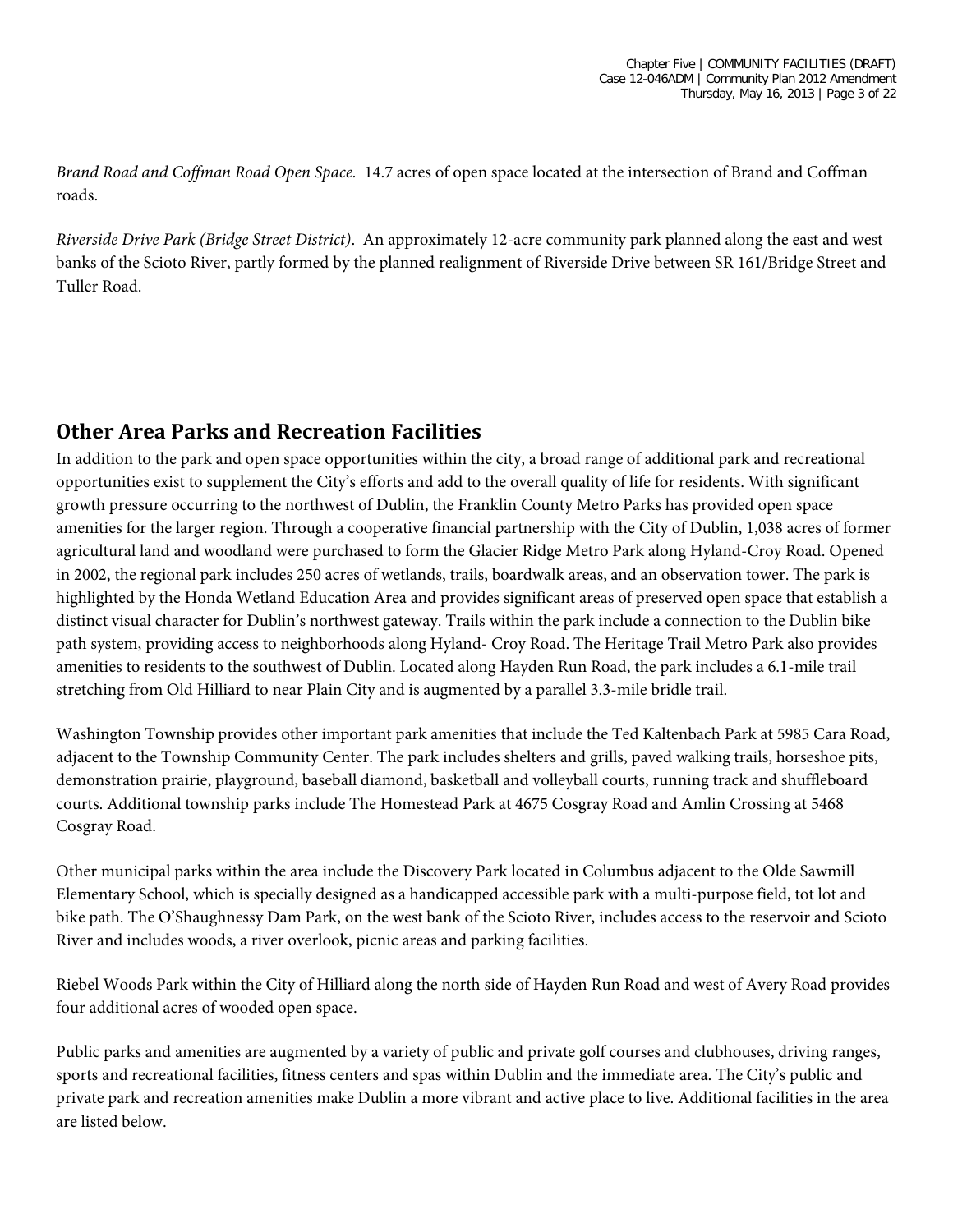*Columbus Zoo* and Aquarium (9990 Riverside Drive). The world-renowned Columbus Zoo is located just northeast of Dublin within Liberty Township. The Zoo includes exotic animals and lush gardens with entertainment and educational programs and activities throughout the year.

*Golf Club of Dublin* (5805 Eiterman Road). This award-winning 18-hole links golf course, located within the heart of the Ballantrae residential community, is owned by the City of Dublin and privately operated. The Club is a daily-fee public course that offers golf outings, community and corporate events, meeting spaces and indoor and outdoor space for weddings, banquets and parties.

*Lifetime Fitness* (3825 Hard Road). With over 110,000 square feet, Lifetime Fitness provides fitness machines, basketball and racquet courts, rock-climbing walls, indoor/outdoor water parks and slides, child center, spa, café and locker facilities.

*Muirfield Village Facilities* (5760 Memorial Drive). The 240-acre Golf Club at Muirfield Village includes an 18-hole championship course, clubhouse, pro shop and restaurant.

The Country Club at Muirfield (8715 Muirfield Drive) includes an 18-hole golf course, seven tennis courts, a competition swimming pool, clubhouse, restaurant, fitness facility and pro shop. Additional recreational facilities related to the Muirfield development are located on Glick Road and Muirfield Drive south of Memorial Drive and include two outdoor swimming pools, a tot lot and bike trails.

*Premier at Sawmill* (3111 Hayden Run Road). Formerly the Sawmill Athletic Club, the facility offers state-of-the-art strength and cardio equipment and other fitness amenities.

*Riviera Country Club* (8205 Avery Road). The 160-acre facility includes an 18-hole golf course, banquet hall, tennis courts and pro shop.

*Safari Golf Club* (19245 Riverside Drive). Within Liberty Township, this 18-hole public golf course is located adjacent to the Columbus Zoo and includes a full-service pro shop, driving range and restaurant.

*Shamrock Golf Club* (4436 Powell Road). The 18-hole golf course within Liberty Township includes a full dining and banquet facility.

*Sports Ohio* (6314 Cosgray Road). The 111-acre sports facility is located on the east side of Cosgray Road, south of Post Road. The development includes Midwest Gymnastics, Soccer First with two indoor soccer fields, the Chiller indoor ice rink (see below), a driving range, fun park with batting cages, go-karts and miniature golf and a par-three golf course.

*The Chiller* ( 7001 Dublin Park Drive). A 77,000 square foot facility featuring two NHL regulation ice hockey rinks, 12 locker rooms and a multi-purpose room. The Chiller, which opened in 1993, was a public-private partnership between the Columbus Chill, a minor league team, and the City of Dublin. The eCity purchased the land and as part of a twenty-five year agreement, leases the property. At the end of the lease agreement, the cCity will own the facility and be responsible for its maintenance and operations.

*Tartan Fields Golf Club* (8070 Tartan Fields Drive). Within the center of the Tartan Fields development, the private 18 hole golf course facility includes a driving range, restaurant and banquet facilities.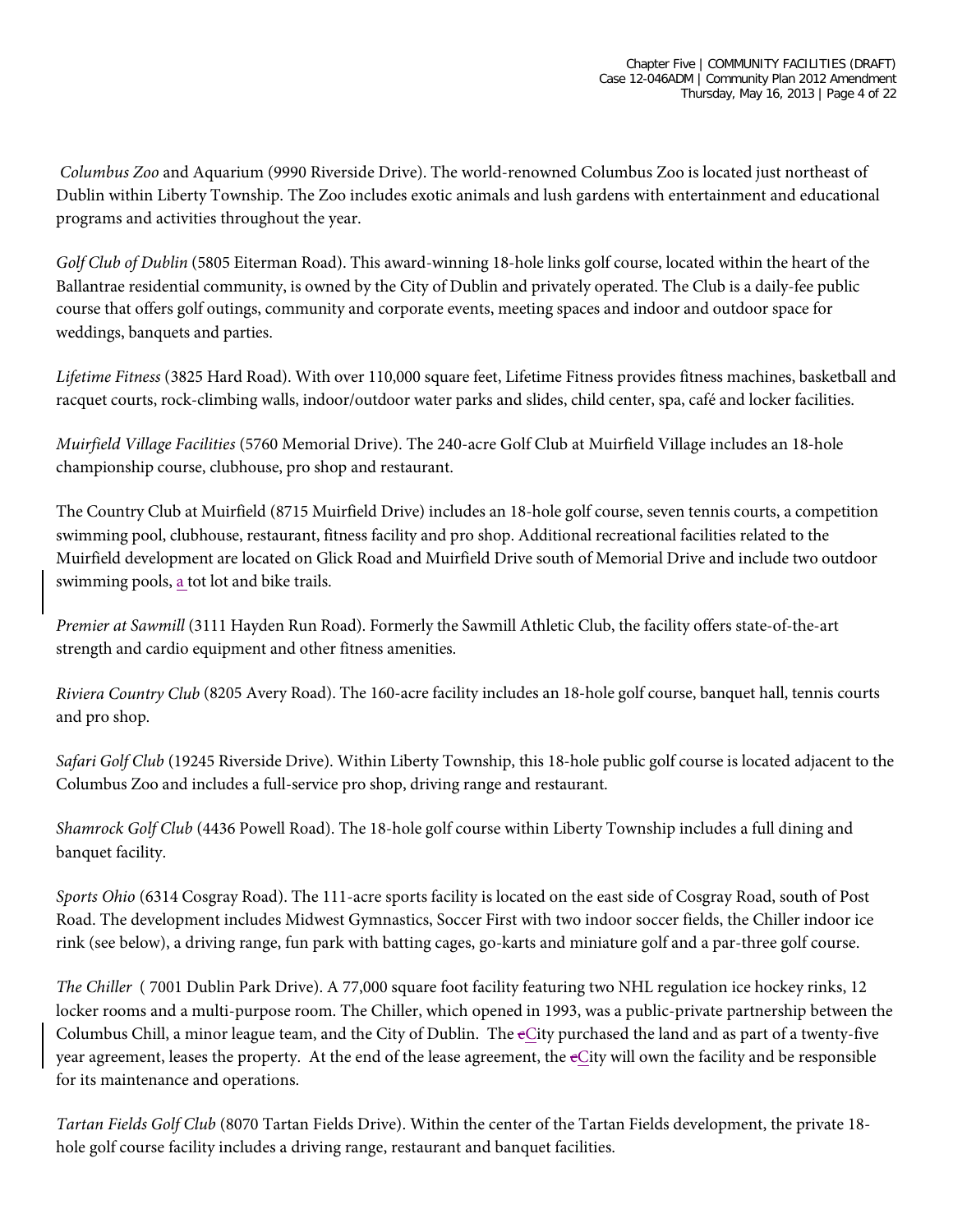*Wedgewood Golf and Country Club* (9600 Wedgewood Boulevard). With over 156 acres of golf amenities in Liberty Township, the facility offers an 18-hole golf course, pro shop, restaurant and banquet room.

*Zoombezi Bay Water Park* (10101 Riverside Drive). Located adjacent to the Columbus Zoo and Aquarium, the amusement and water park, formerly known as Wyandot Lake, is located within Liberty Township and is a well-known summer locale.

# **Projections**

The City of Dublin prides itself on the quality of the parks and open space system. Park and recreation facilities within the city should continue to serve all age groups and demographics as the city matures and as the character and make-up of Dublin's population changes. The City's ability to continue to provide a superior level of park amenities should be continued as development occurs in future growth areas. The city's 34 acres of parks and open space per 1,000 residents far exceeds the average service standard of 10 to 20 acres of parks per 1,000 residents. The current expectations are that these per acre figures remain at or near those levels until the city's eventual build-out. Based upon a projected future population of approximately 66,000, the city already has sufficient acreage of combined parks and open space to maintain the maximum well above the recommended provision of 20 acres of parkland per 1,000 residents. Dublin will likely continue to exceed these standards, primarily through the acquisition of key parkland sites and the dedication of open space areas in conjunction with development.

With its emphasis on open space, Dublin will maintain its targeted goals for total parkland and open space acreage. Of greater importance will be the establishment of a well connected parks and open space network that provides excellent pedestrian and recreational mobility throughout Dublin and surrounding areas. Please refer to the *Parks and Recreation Master Plan* for more detailed information about how the City of Dublin will ensure that it is truly "Greener in Dublin."

#### **MUNICIPAL OFFICES AND OTHER PUBLIC BUILDINGS**

The City of Dublin's Council-Manager form of government provides for the election of a City Council to enact ordinances, levy taxes, appropriate funds, establish municipal policy and the general direction of City government. Dayto-day administration of City services is directed by a professional City Manager who oversees a broad spectrum of services including such functions as public safety, fiscal management, development, maintenance service and building inspections.

In 2006, a space needs/facility programming analysis was conducted to determine the future needs for municipal offices and other public buildings. This was updated for various municipal facilities in 2013., As the city continues to grow, there will be increases in City government employment, school population and fire service needs. Long-range facilities plans for Dublin include a new City Hall<sub> $\tau$ </sub>, and on-going renovations and/or expansions for the Service Center and Justice Center.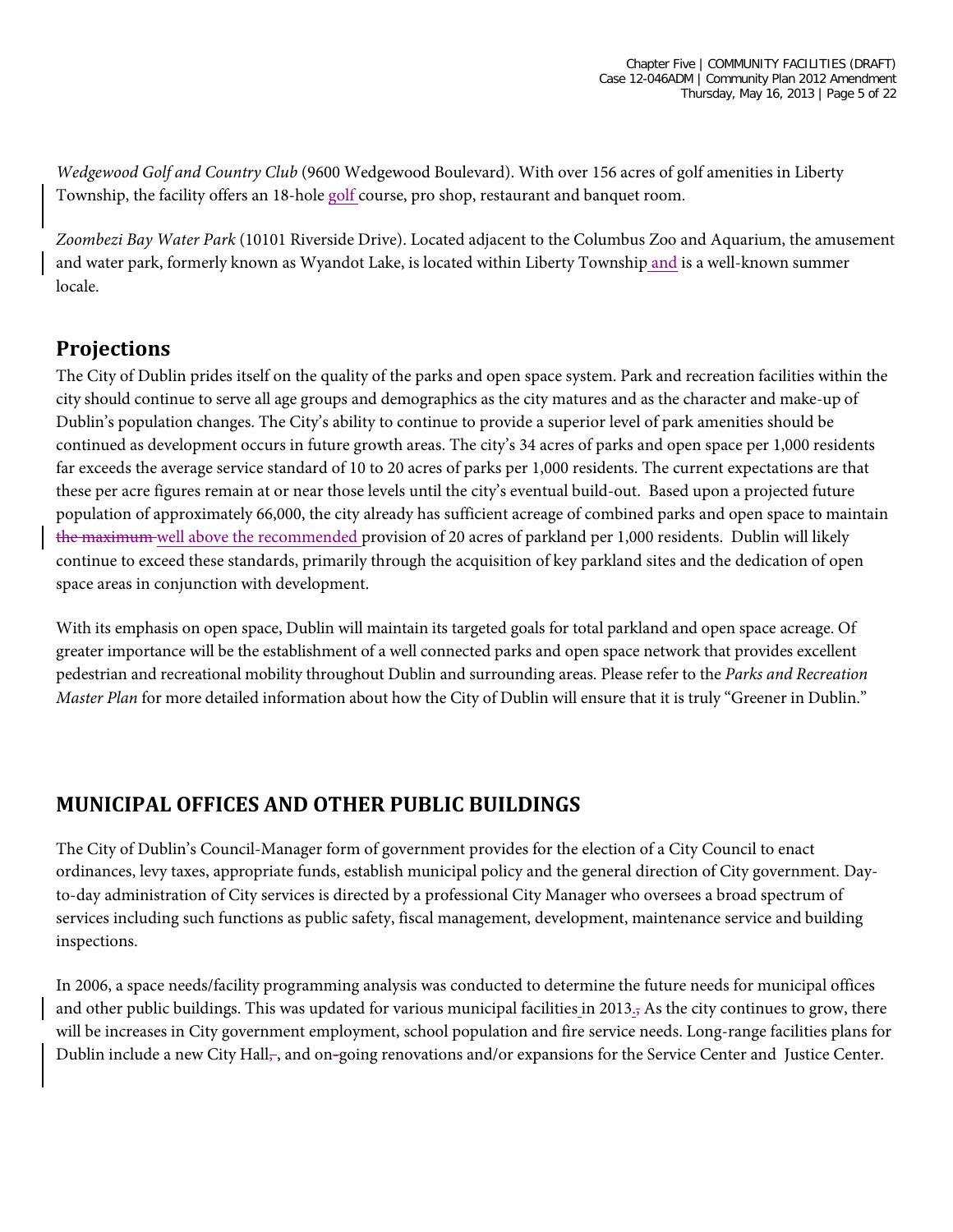## **Municipal Facilities**

The City of Dublin operates seven major public buildings that house City staff and services. The principal administrative location is City Hall located at 5200 Emerald Parkway. The facility includes the offices of the City Manager, Legislative Affairs (Clerk of Council), Finance (Accounting, Auditing and Taxation),, Volunteer Resources-, Information Technology and Community Relations. The building was originally constructed in 1974 and underwent a major expansion in 1985 and minor modifications in 1997 and 2013. City Hall is a two story building of 13,531 square feet, including Dublin's City Council Chamber. The City Hall site includes the Fletcher Coffman Homestead (1,908 square feet) and barn (1,800 square feet) within Coffman Park.

The *Dublin Justice Center* is located at 6565 Commerce Parkway. Constructed in 1993 on 6.7 acres, the building houses the Division of Police and Court Services, which is part of the Administrative Services department. The Center also provides a state-of-the-art communications and training system. The building contains 42,000-square-fooeet building and includes an emergency operations center, firing range, employee gym and additional storage space. The facility and site are planned for future expansion. A space needs analysis for this facility was completed in 2012 and included recommendations for a 10,900-square-foot, two-story expansion. This improvement is scheduled for completion in 2014.

The *5800 Building* at 5800 Shier Rings Road is situated on 6.2 acres and houses Building Standards, Economic Development, Engineering, and Land Use and Long Range Planning. The building was constructed in 1980 and purchased by the City in 1993 with the original intent to sell the space when a new City Hall was constructed. With a total of 28,800 square feet of space, the two-story building includes two stories of offices, warehouse and shop space, and an outdoor service yard and fleet parking. A programming and space needs analysis will be completed for this facility in 2013 to determine possible renovation and/or expansion for this facility.

Located in Coffman Park, the first phase of the *Dublin Community Recreation Center* at 5600 Post Road opened in July 1996 with 76,000 square feet. The building houses Recreation Services and includes a competitive pool, leisure pool with 20-foot water slide, aerobic room, fitness area, classrooms, senior adult lounge, community hall, meeting rooms, black box theater, teen lounge, child care facility for patrons, and administrative offices. The overwhelming success of the facility created the need for an additional 40,000 square feet (Phase II) in 2000. The addition included a theater, community hall, arts and craft space, additional offices and the relocation of the senior adult lounge. Renovations of the wee folk room (child care), teen lounge, lobby, front desk and entrances were completed in 2006 and 2007.

The *Fleet Maintenance Center* at 6351 Shier Rings Road houses Fleet Management (part of Administrative Services and the Sign Shop (part of Engineering). The existing main service building is 32,600 square feet with two barns (2,700 square feet) and a salt storage shed (5,184 square feet). The service yard houses a large fleet of vehicles that support the operations of Streets and Utilities, Parks and Open Space, Facilities and Engineering. In 2012, the City opened a new compressed natural gas (CNG) fueling station at the Fleet Maintenance Center, funded with a \$1.5 million grant from the U.S. Department of Energy and Clean Fuels Ohio. The Dublin City Schools operates a transportation center adjacent to the Center with a school bus parking lot and separate school maintenance facility.

The Dublin *Service Center* at 6555 Shier Rings Road is the newest public facility. Constructed in 2002, the facility has 55,200 square feet of office and warehouse space housing Human Resources, Streets and Utilities, Facilities and Parks and Open Space. The site includes a service yard and full-service greenhouse to grow landscape materials for municipal parks and public spaces. The building was designed to permit expansion for additional offices when necessary. A programming and space needs analysis will be completed for this facility in 2013 to determine possible renovation and/or expansion.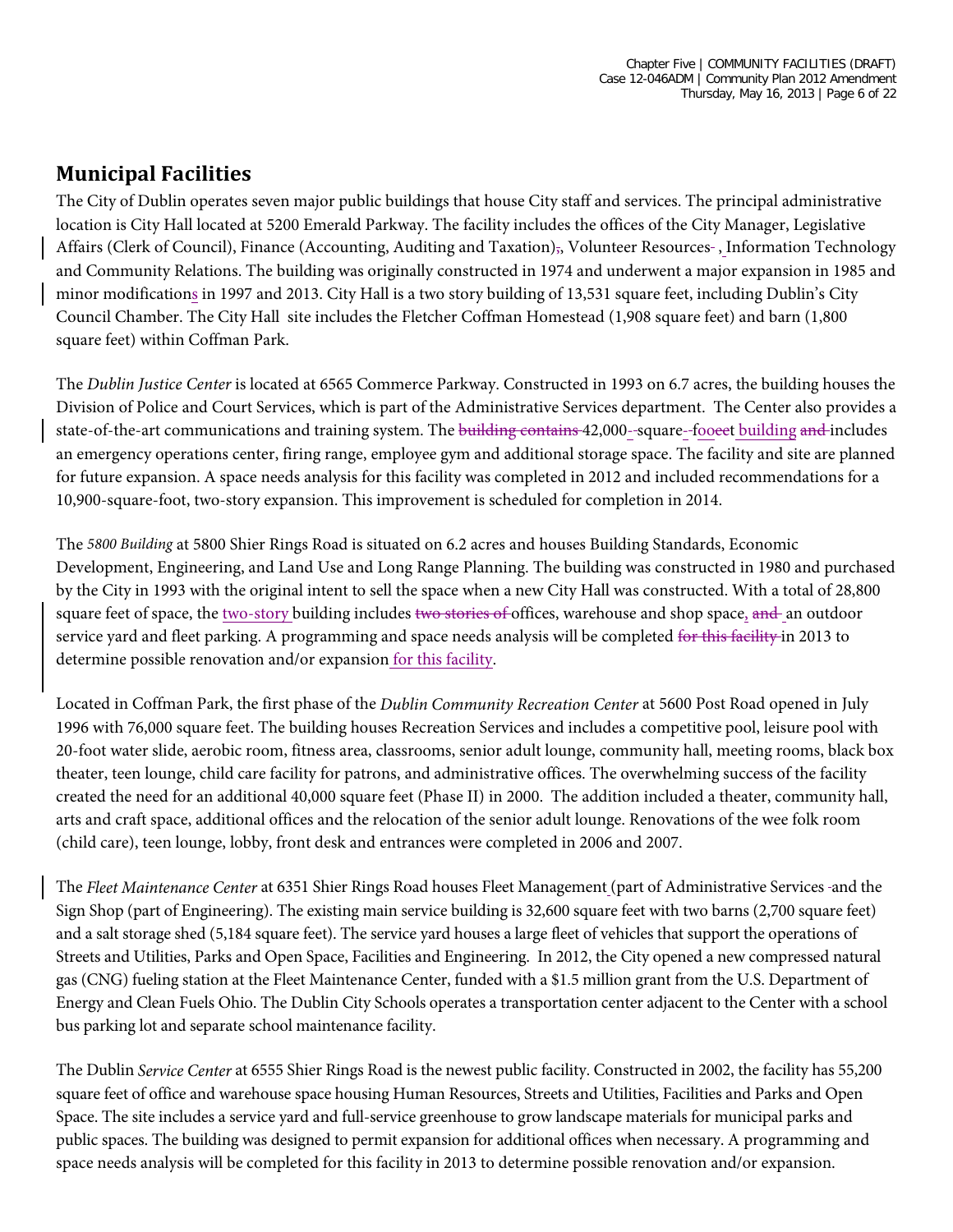The *Dublin Arts Center* at 7125 Riverside Drive is home to the Dublin Arts Council, a 501(c)(3) nonprofit organization that serves the Dublin community through visual and performing arts and art education. The 8,700--square-foot building was constructed in 1941 and is listed on the National Register of Historic Places. The City purchased the property 1999 with the intent that it be used as an arts center. Renovations to the building occurred during 2001 and 2002 and the Dublin Arts Center opened in March, 2002.

The City maintains other smaller facilities in addition to those described above. The *Community Events Center* at 5620 Post Road (Coffman Park) was a former residence that was renovated in 2002. The building contains 3,500 square feet of office and storage space for Events Management. This facility was intended for short term use and is expected to be vacated and demolished once a more appropriate location is determined for Events Management . In 2003, the City also purchased a 3.56-acre parcel at 5868 Post Road (Coffman Park). The former residence includes 4,200 square feet of space along the South Fork Indian Run for future use by the City as a cultural heritage and nature education facility.

The City also owns the Dublin *Chamber of Commerce* building located at 129 South High Street. Providing a center of operation for the Chamber, the building includes meeting space that is used for public meetings. The Chamber is a voluntary, non-profit organization representing area businesses and the professional community. Its purpose is to represent business interests and work to improve the economic climate, fostering cooperation between businesses, schools and government. With more than 1,100 members from over 600 businesses and professional firms, the Dublin Chamber of Commerce is the largest suburban chamber in the State of Ohio.

In addition to these facilities, the City owns, operates and maintains a variety of historic barns and small storage facilities throughout Dublin to enhance preservation efforts and to provide more efficient service to Dublin's neighborhoods.

#### **Township Facilities**

Fire services for the City of Dublin are provided by the Washington Township Fire Department (WTFD) and exemplify the cooperative relationship between the City of Dublin and Township officials. Areas served by the WTFD include unincorporated Washington Township and the City of Dublin. On October 1, 1997, service responsibility for portions of Dublin east of the Scioto River were transferred to the WTFD from Perry Township. As a result, the fire department now provides service within Franklin, Delaware and Union Counties. With recent changes to Ohio law, however, fire service provision to newly annexed areas of Dublin outside Washington Township will require additional agreements and taxing structures to maintain consistent municipal and fire service boundaries.

In addition to the high quality fire and emergency service provided by the Township, fire department officials also play an integral part in the City's development review and building permit processes. Through cooperative efforts the WTFD helps ensure continued safe and orderly growth.

In 2006 Washington Township completed renovations to open a new Township Administration Building at 6200 Eiterman Road. Consolidating former administrative locations from Shier Rings Road and Wilcox Road, the new facility provides greater access to services. The WTFD Training Tower (also located on the site) provides state-of-the-art fire training capability for departments throughout Ohio. By simulating lifelike situations, the facility helps ensure the very best in fire service for Dublin's residents.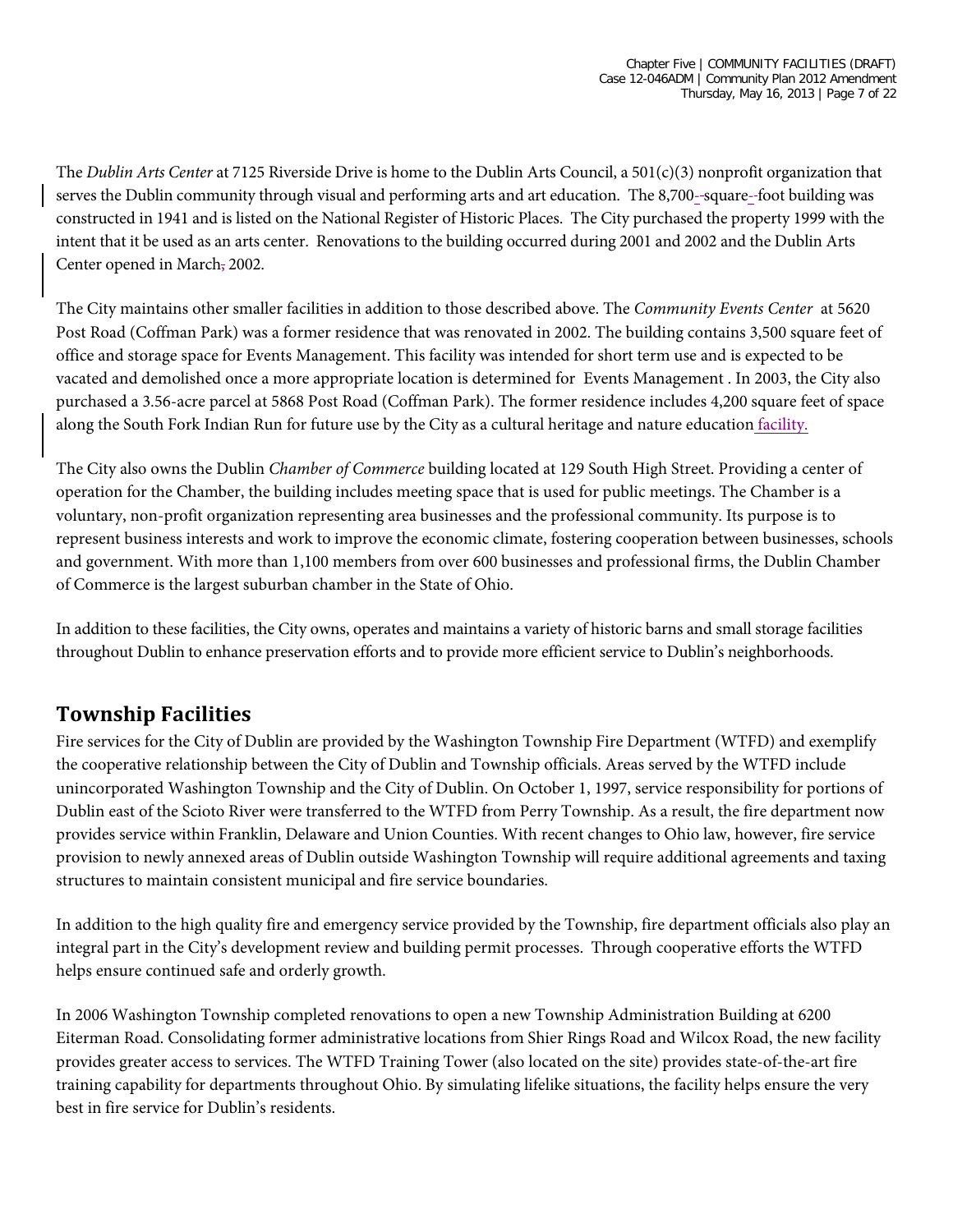# **Projections**

Given significant growth and the dispersed nature of current operations, space deficiencies of several City work units must be eased to improve the functional adjacency and relationships of departments. Future space needs for various work units should also be programmed and implemented.

Long-term use of City Hall for key administrative functions may not be practical, as has been suggested in multiple space needs studies. At some point , the construction of a new City Hall may allow more effective services as the center of municipal government. The existing building could be reused for other civic functions and organizations, or could be demolished (totally or in part) depending upon park and functional priorities.

A future City Hall should house those work units responsible for general administrative, financial management and development functions. Space needs studies suggest that a site of at least eight acres will be required with the capability for additional expansion, but these studies will need to be updated prior to the design and construction of a new City Hall building. A central location in the community with convenience for residents and easy access for visitors is essential. Potential locations that have been discussed by City Council include Coffman Park and the Bridge Street District.

The Justice Center was specifically designed for Police and Court Services, but occupied space is currently at capacity. Additional space and/or reconfiguration of functions will be necessary for their continued operation.. Similarly, the 5800 Building, in its current configuration, is at capacity, does not provide appropriate space for meetings with customers and does not allow for the most effective grouping of work functions. Analysis of this facility will result in recommendations for expansion, renovation or the determination to lease, purchase or construct a new facility.

Demand for fire and emergency services will also increase as Dublin's population and geographic boundaries expand. While Dublin's 2013 population totals approximately 42,000 residents, the daytime employment population is significantly larger. Daytime population and resulting traffic congestion will affect future service and response time. Additional substations or other facilities will be necessary to provide acceptable response times in growing areas such as the southwest and northwest. These facilities may be coordinated with other civic uses or at locations provided in conjunction with future development. Over time, the WTFD will also need to consider maintenance needs and upgrades as facilities age and technology changes.

# **D. Objectives and Strategies (Municipal Facilities)**

# **SCHOOLS AND EDUCATION**

The area included in this Plan for land use and fiscal evaluation is served by three school districts: Dublin City Schools, Hilliard City Schools and the Jonathan Alder Local Schools. District boundaries rarely follow municipal boundaries or even property lines, making a clear definition of school service areas difficult for some residents and homebuyers. Fiscal operations of the City of Dublin and the various school districts are completely separate with different taxing structures and boundaries. As a result, the ability of the City of Dublin to positively affect the fiscal futures of the schools is largely limited to the control of land uses within its own the corporation limits. Growth along the periphery of Dublin, primarily to the north, south and west will be important to the future of the three districts.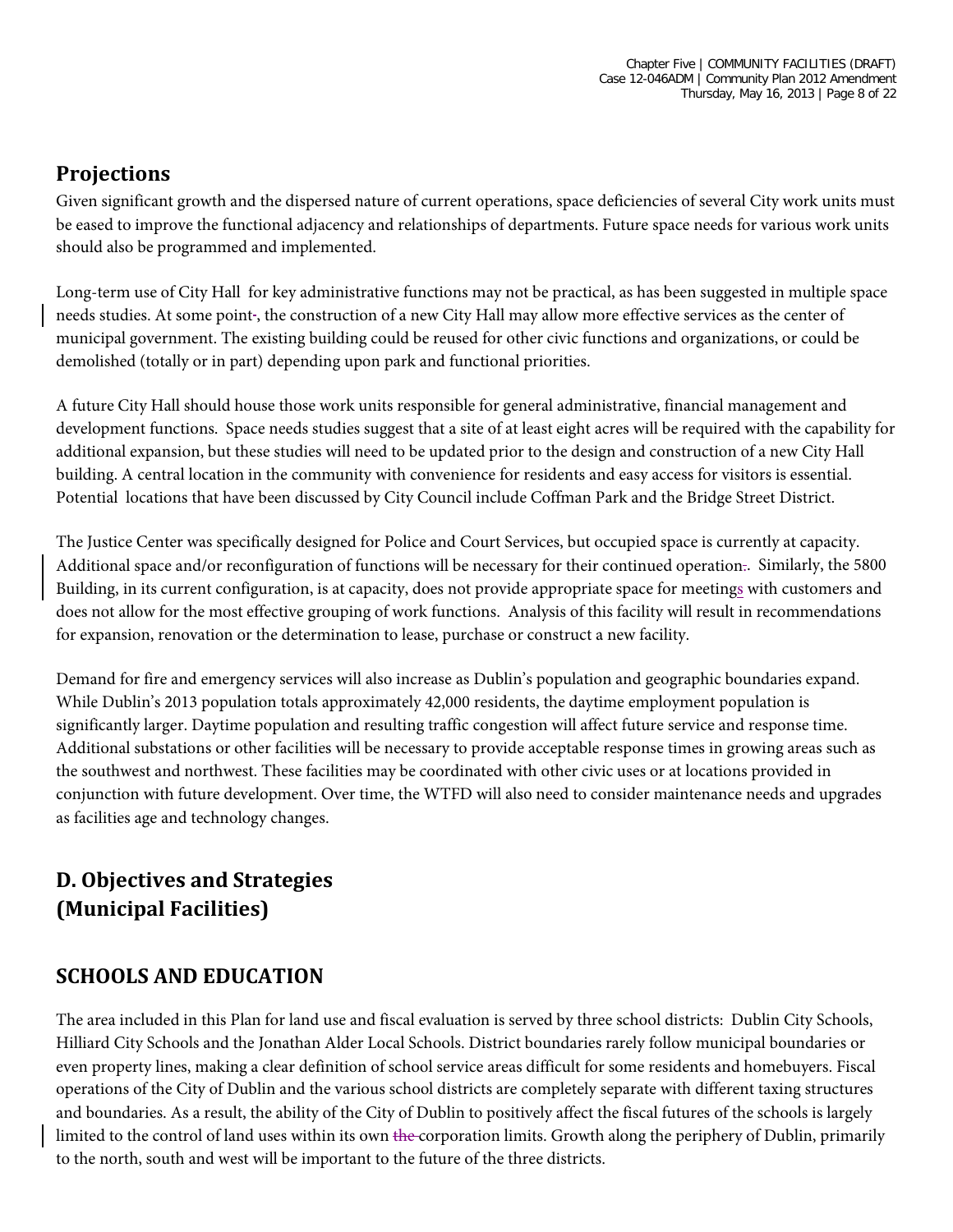Approximately 82 percent of land within the city is served by the Dublin City Schools, while a significant part of southwest Dublin lies within the Hilliard District. Portions of the planning area in potential growth areas to the west of Industrial Parkway are within the Jonathan Alder District.

With recent annexations, the Columbus Public Schools serves a developing area just south of Dublin along the Hayden Run corridor. As the City of Columbus annexes and develops additional lands, new development will be served by the Columbus Schools under the Win-Win Agreement that was finalized in 1986 and renewed in 1992,1998, 2004 and 2010. This agreement between the Columbus Public Schools and 13 different suburban school districts has allowed Dublin students living in Columbus to remain within the Dublin School District. Annexations to Columbus since 1986 have been served by the Columbus Public Schools, allowing non-contiguous areas to become part of the Columbus School District for the first time.

#### **Dublin City Schools: Overview and Projections**

The Dublin City Schools includes district boundaries that stretch both to the east and northwest of the City. Encompassing an area of over 48 square miles, the boundaries are irregularly shaped and extend east to Smokey Row Road, north to Blaney Road in Union County, south to Shire Cove Road and West to Industrial Parkway. The boundary between the Dublin and Hilliard City School Districts runs generally from I-270, north of Rings Road and west to approximately Wilcox Road. From there it extends north along the east side of Avery Road to Shier Rings Road, running east-west along the south side of U.S. 33/SR 161 to Post Road. The District includes the following school buildings:

Bailey Elementary 4900 Brandonway Drive

Chapman Elementary 8450 Sawmill Road

Deer Run Elementary 8815 Avery Road

Glacier Ridge Elementary 7175 Glacier Ridge Boulevard

Indian Run Elementary 80 West Bridge Street

Olde Sawmill Elementary 2485 Olde Sawmill Boulevard

Pinney Elementary 9989 Concord Road

Riverside Elementary 3260 Riverside Green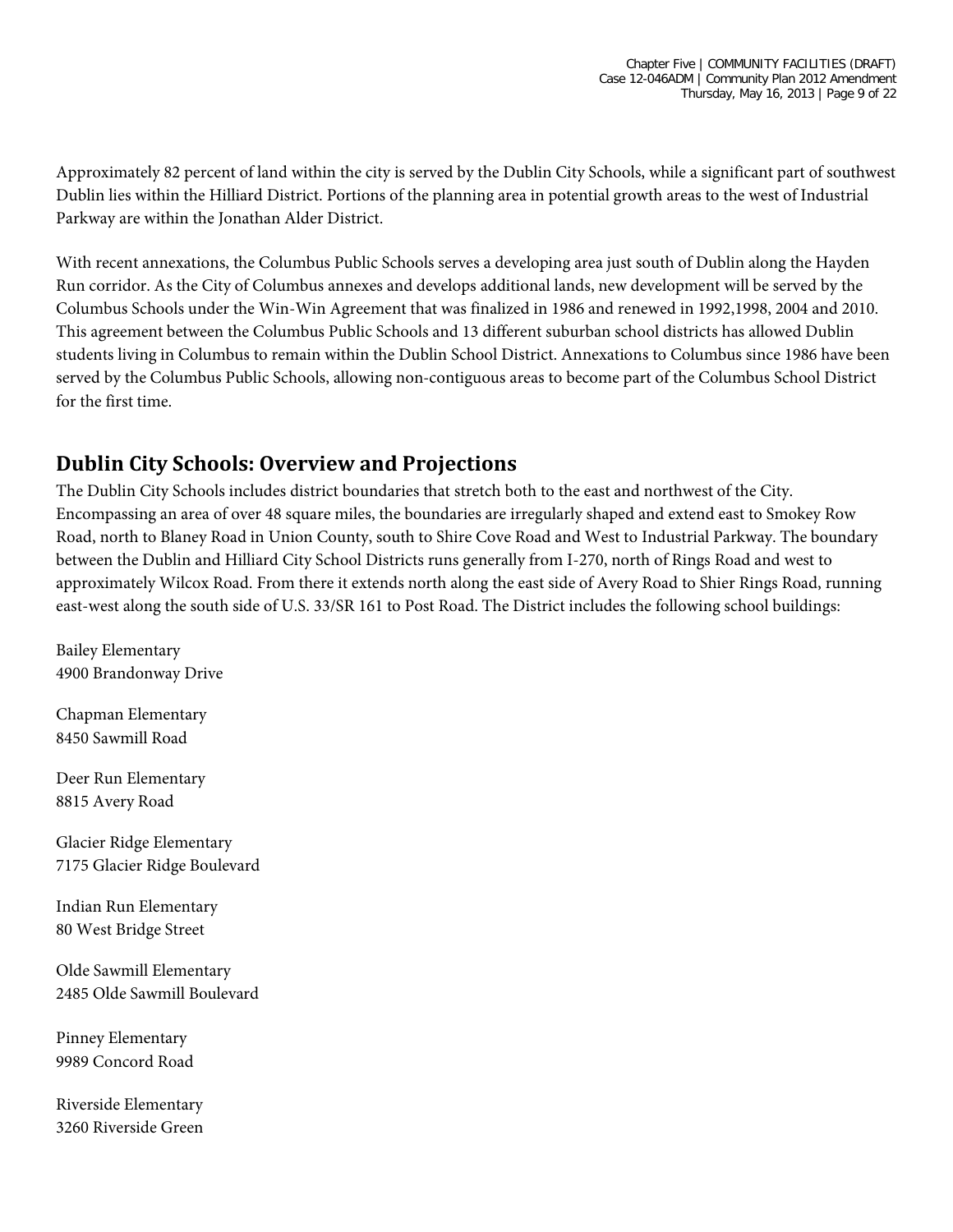Scottish Corners Elementary 5950 Sells Mills Drive

Thomas Elementary 4761 Tuttle Crossing Boulevard

Wright Elementary 2335 West Case Road

Wyandot Elementary 5620 Dublinshire Drive

Davis Middle 2400 Sutter Parkway

Grizzell Middle 8705 Avery Road

Karrer Middle 7245 Tullymore Drive

Sells Middle 150 West Bridge Street

Dublin Coffman High 6780 Coffman Road

Dublin Jerome High 8300 Hyland-Croy Road

Dublin Scioto High 4000 Hard Road

1919 Building 144 West Bridge Street

In addition to the various school buildings, the district includes a school administration office at 7030 Coffman Road and a transportation center at 6371 Shier Rings Road, which is a joint facility with the City of Dublin Fleet Maintenance Center.

District enrollment for the 2011-12 school year, was 14,814 students;: 6,816 elementary, 3,420 middle school and 4,578 high school students. An additional 64 students attend Tolles Technical School south of Plain City on U.S. 42. The District has identified a deficiency in capacity for the elementary and high school student population. Continued growth along the periphery of Dublin (particularly to the north and west) may have substantial impacts on the school system. Growth trends in the City of Dublin and adjacent township areas indicate a need to address future capacity issues. The 2:1 ratio between elementary students and middle school students continues to indicate a significant need for additional classrooms and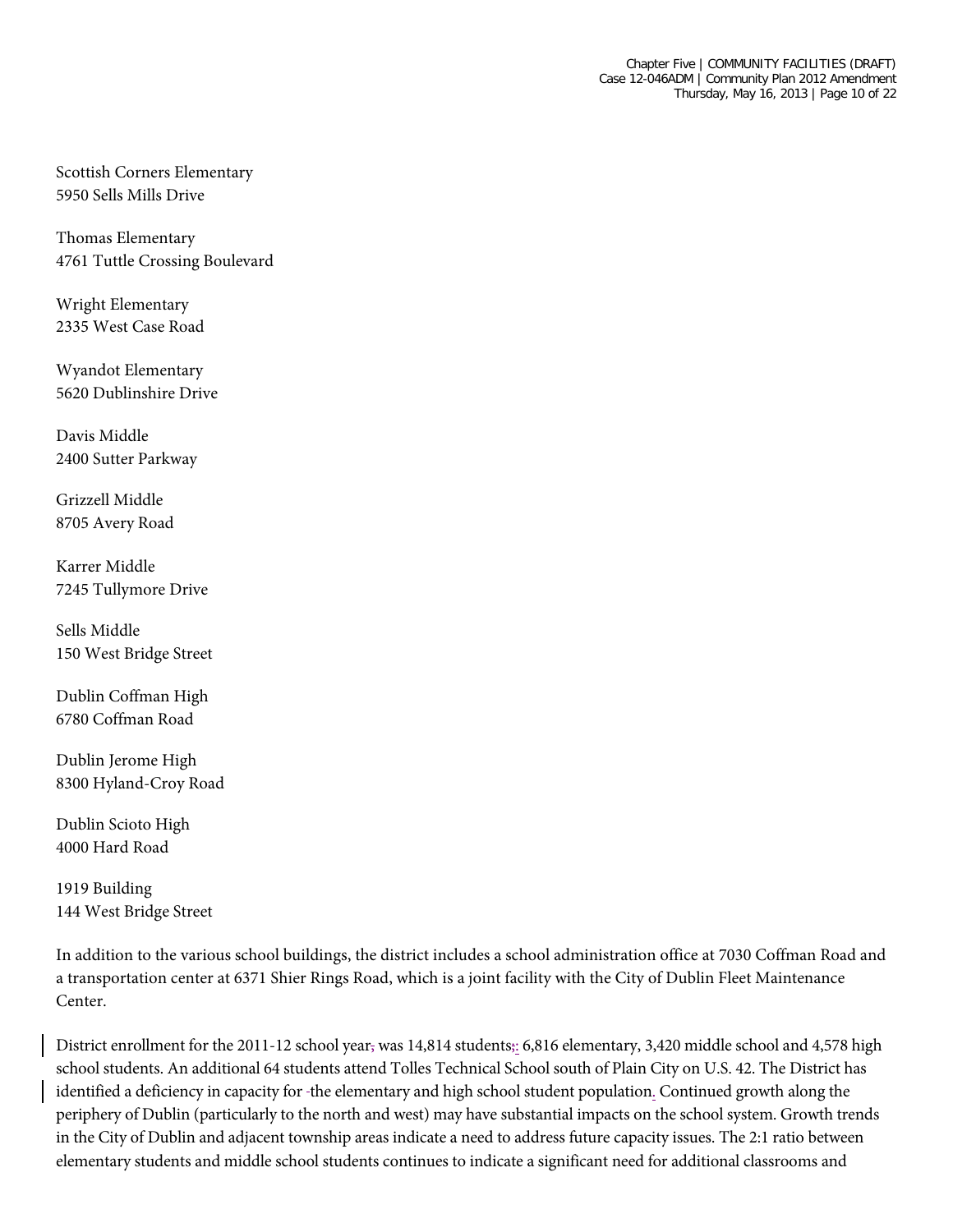schools as younger students progress through the school system over the next 10 years. Based upon school district projections, student enrollment will exceed 16,000 by 2021.It should be noted that much of the projected residential development within Dublin is expected to have minimal impact on general enrollment numbers for the school district due to the location of district boundaries and because of anticipated demographic trends. More importantly, areas to the north and west of Dublin in Jerome Township will be the primary areas of student enrollment growth for the district. Working cooperatively with adjacent municipalities and townships to balance residential growth with revenue- generating uses will be important to managing the future fiscal health of the Dublin City Schools. Given the projected enrollment numbers, it is likely the school district will need additional facilities in the future.

#### **Hilliard City Schools: Overview and Projections**

The Hilliard sSchool dDistrict encompasses nearly 60 square miles in western Franklin County and Madison County and stretches from SR 161 on the north, I-70 to the south, the Scioto River on the east and the Big Darby Creek on the west. The school district includes the City of Hilliard and portions of Columbus and Dublin, all of Norwich and Brown Townships, and portions of Washington, Franklin, and Prairie Townships in Franklin County.

With such a large district in a growing metropolitan area, and given the differing physical geographies of district and municipal boundaries, the Hilliard City Schools will face a number of challenges. Annexations by the City of Columbus in the Hayden Run corridor are separating portions of the school district within Dublin from the majority of the Hilliard service area. Due to residential growth within developments such as Ballantrae and Cramer's Crossing, Washington Elementary was the first Hilliard City School building constructed in Dublin, completed in 2007. While a long-standing relationship has been created established between the Dublin City Schools and the City, recent growth into the Hilliard School District has brought to light the need to develop and foster new cooperative relationships for the benefit of all of Dublin's residents.

In total tThe Hilliard City School District includes the following buildings:

HCSD Preschool 2874 Alton & Darby Creek Road

Alton Darby Elementary 2730 Alton & Darby Creek Road

Avery Elementary 4388 Avery Road

Beacon Elementary 3600 Lacon Road

Britton Elementary 4501 Britton Road

Brown Elementary 2494 Walker Road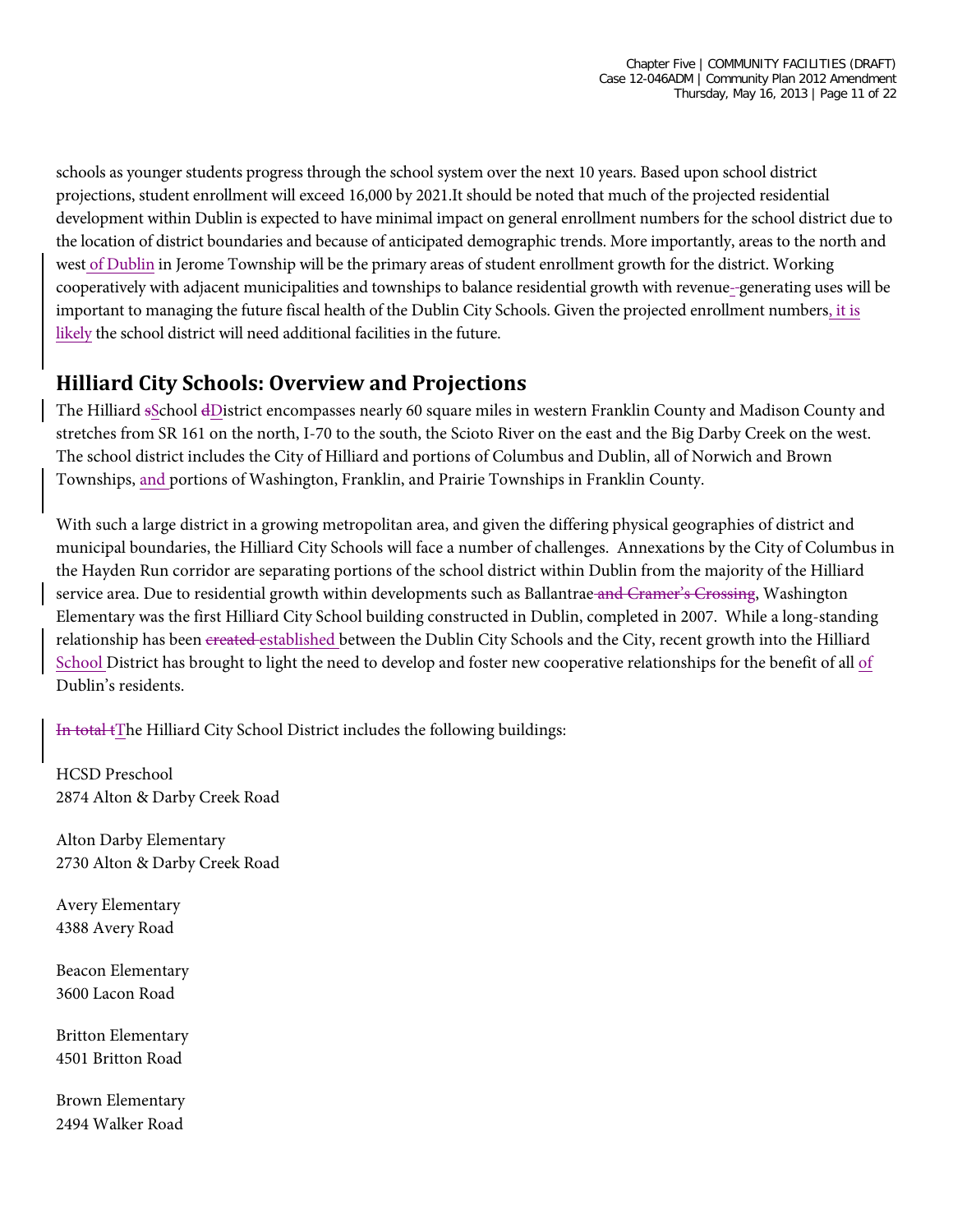Darby Creek Elementary 6305 Pinefield Drive

Hilliard Crossing Elementary 3340 Hilliard Rome Road

Hilliard Horizon Elementary 6000 Renner Road

Hoffman Trails Elementary 4301 Hoffman Farms Drive

J.W. Reason Elementary 4790 Cemetery Road

Norwich Elementary 4454 Davidson Road

Ridgewood Elementary 4237 Dublin Road

Scioto Darby Elementary 5380 Scioto Darby Road

Washington Elementary 5675 Eiterman Road

Hilliard Station Sixth Grade School 3859 Main Street

Hilliard Tharp Sixth Grade School 4681 Leap Road

Hilliard Heritage Middle School 5670 Scioto Darby Road

Hilliard Memorial Middle School 5600 Scioto Darby Road

Hilliard Weaver Middle School 4600 Avery Road

Hilliard Bradley High School 2800 Walker Road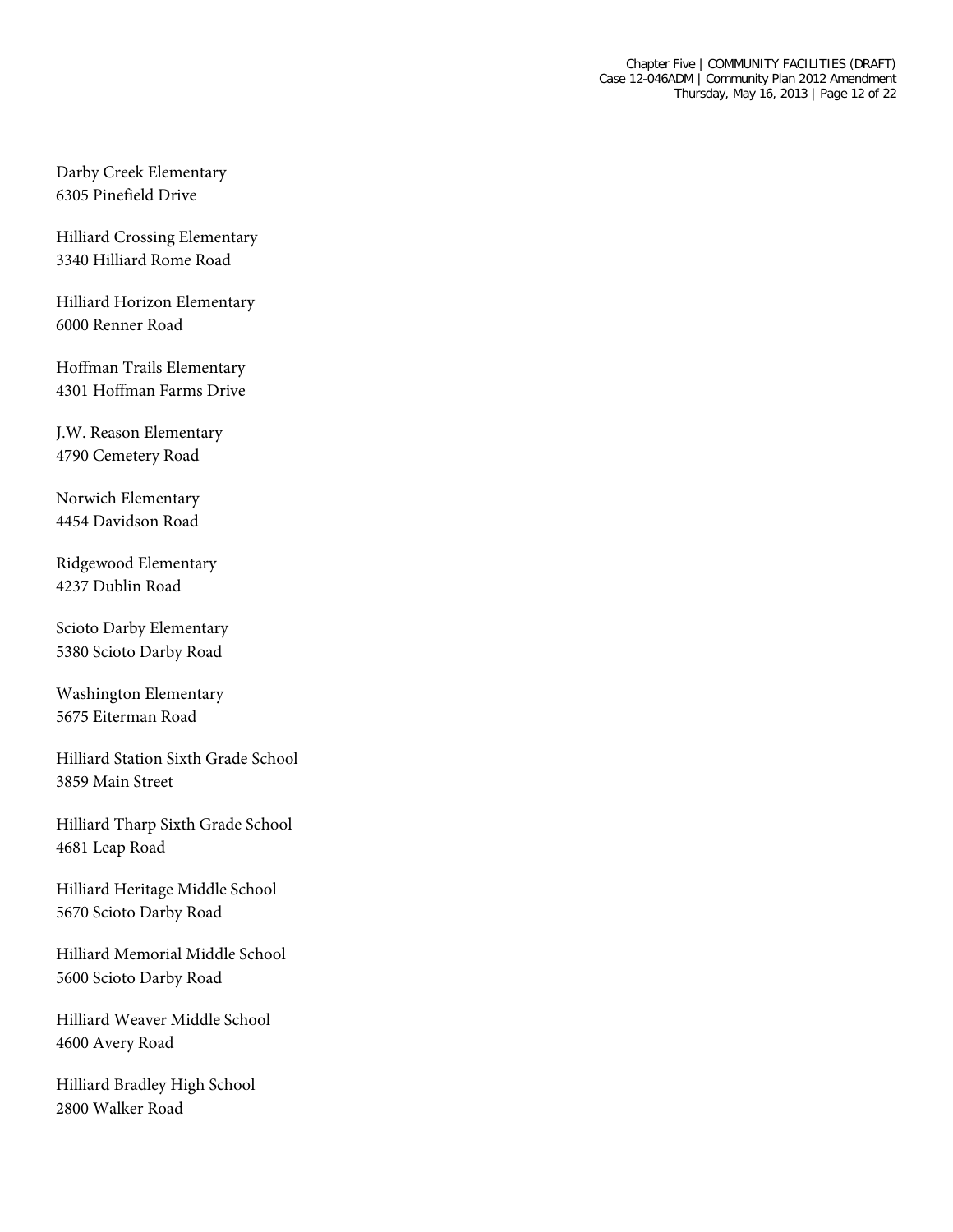Hilliard Darby High School 4200 Leppert Road

Hilliard Davidson High School 5100 Davidson Road

Administration offices are located at 5323 Cemetery Road, and the Support Services Facility is at 2140 Atlas Street in Columbus. District school buses are parked and serviced at the Transportation Facility at 4970 Davidson Road.

The total enrollment for the Hilliard School District during the 2011-12 school year included 15,689 students:; 7,085 preschool and elementary, 1,166 sixth graders, 2,370 middle school and 4,769 high school students. The construction of the District's third high school, Hilliard Bradley High School, in 2009 has helped address a previous capacity issue at the high school level. Hilliard City Schools are in a growth area of Franklin County, which will mean continued enrollment in the younger age groups and the potential need for long-term facility planning.

Additional growth in the Southwest Area of Dublin will have an effect on the District. Development in areas south of Shier Rings Road east of the CSX railroad will include a substantial componentamount of new residential usesneighborhoods. Portions of the district to the west of the railroad include village-scale residential and mixed uses in the Amlin area with lower density residential to the south and west. As a balance to residential growth, large portions of the West Innovation District are located within the Hilliard School District and will generate significant revenues from office, research, technology and clean manufacturing development. This balance of residential and technology-related uses will help to provide a relatively healthy fiscal balance for portions of the school district in Dublin.

#### **Jonathan Alder Local Schools**

Land within the Jonathan Alder Local School District in Dublin's planning area is relatively small. Sites currently within the corporate boundaries include portions of Darree Fields along Cosgray Road and City-owned land at the southeast corner of Post Road/SR 161 and Houchard Road. Portions that are not municipal parkland are expected for future office, research, technology and clean manufacturing uses as part of the West Innovation District. The district also includes areas north of SR 161 and west of Industrial Parkway that are primarily industrial and agricultural. Expected development will include additional industrial and office uses with residential along the western periphery. At build-out, additional development within Dublin and adjacent areas may result in substantial revenue generation for the district with a limited residential base that minimally increases enrollment figures.

#### **Private Schools, Post-Secondary and other Educational Opportunities**

In addition to public schools, Dublin area residents have additional private and public education alternatives. The city is host to a wide variety of non-religious and religious-affiliated facilities and institutions ranging from preschool and early learning to middle school ages. These institutions include such opportunities as St. Brigid of Kildare Catholic School and Meadows Academy Dublin. Dublin is also host to post-high school opportunities that augment the educational enrichment of its residents, provided through the local branches of Columbus State University, Franklin University and Ohio Dominican University. In 2012, Ohio University acquired 15 acres of land and two existing office buildings 7001 and 7003 Post Road within the West Innovation District for the development of the Heritage College of Osteopathic Medicine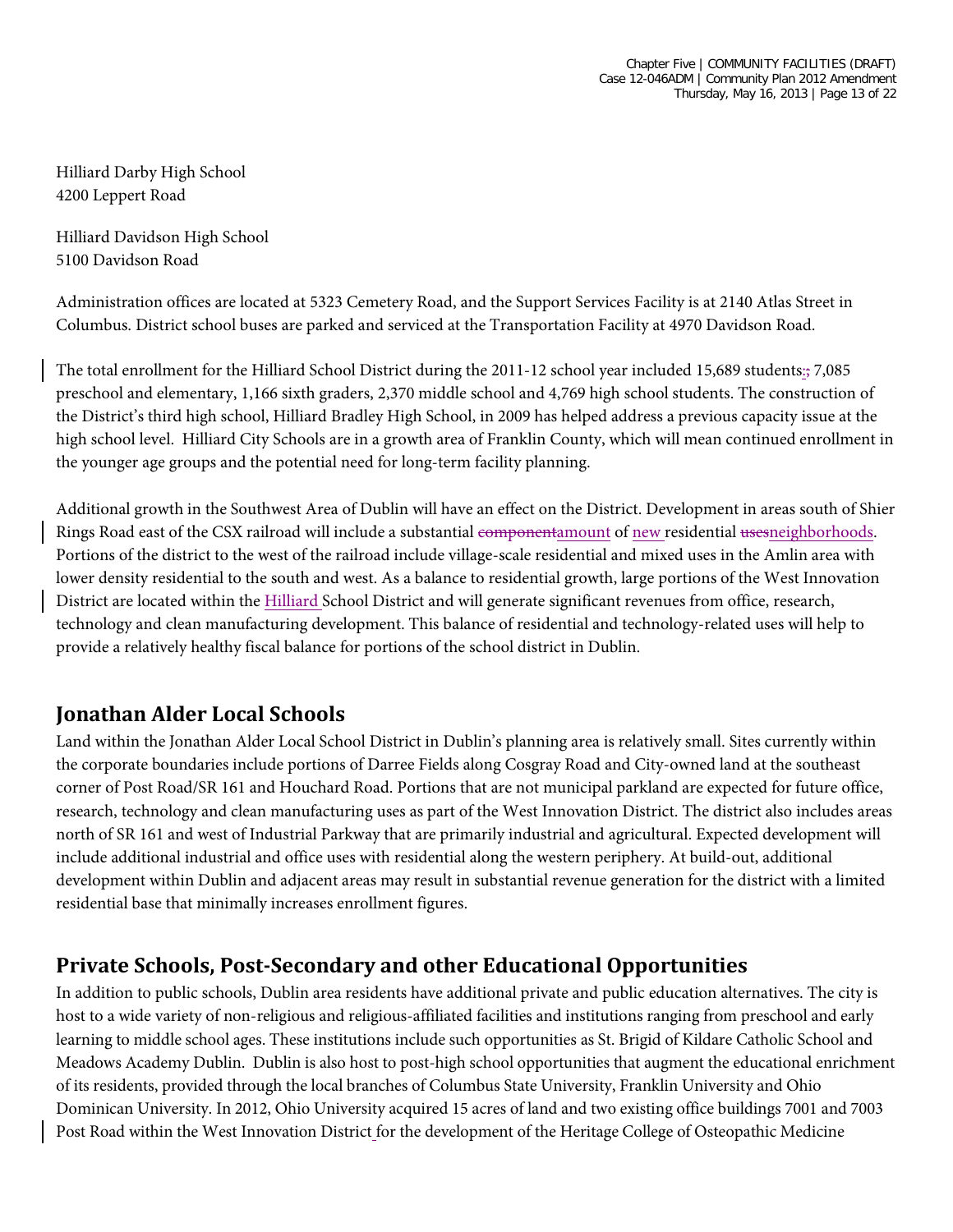satellite campus. The City of Dublin helped to facilitate this site location selection through donation of 45 acres of land to the university.

# **Objectives and Strategies (Schools)**

## **LIBRARIES**

## **Existing Conditions**

The Columbus Metropolitan Library operates a branch at 75 North High Street in Historic Dublin. The branch was opened in 1980, expanded in 1990 and occupies about 20,000 square feet and serves as an important civic anchor in the Historic District. More than 160,000 books, 6,000 audio/CDs, 250 periodicals, 40 newspapers and more than 3,000 videos are available. The public also has access to the metropolitan system's four million volumes through a computerized catalog system. Named the top-ranked system in the United States in 2005 and 2008 by Hennen's American Public Library Rating Index, the Columbus Metropolitan Library provides a wealth of available information to Dublin residents.

The Northwest Library, a branch of the Worthington Public Library, opened in 1996 at 2280 Hard Road. This branch services Worthington, northwest Columbus and eastern Dublin. The Hilliard branch of the Columbus Metropolitan Library is located at 4772 Cemetery Road and serves the Hilliard area, as far north as Hayden Run Road.

# **Projections**

The City of Dublin and The Columbus Metropolitan Library are considering the need for a new Dublin Branch Library that could incorporate multi-purpose civic space and a potential Workforce Development Center.  $A$ -pPotential sites for a new library location within Historic Dublin or other portions of elsewhere in the Bridge Street District is are being explored. The need for new libraries is identified by the Metropolitan Library's Board of Trustees. Current and forecasted demographic statistics are studied by the Board, and provision of adequate services is determined. With the increase in population expected over the next several years, another library may be needed in the western/southwestern area of Dublin. The location of this library should be an integral part of a larger collection of civic uses.

# **Objectives and Strategies**

# **POSTAL SERVICES**

#### **Existing Conditions**

The Dublin planning area includes two Dublin zip codes (43016 and 43017), Powell (43065), Plain City (43064), Hilliard (43026) and the Amlin zip code (43002). The older Dublin post office (11,497 square feet) is located at 75 Shawan Falls Drive. Another 31,4800-square-foot facility located at 6400 Emerald Parkway was opened in 1996 and provides additional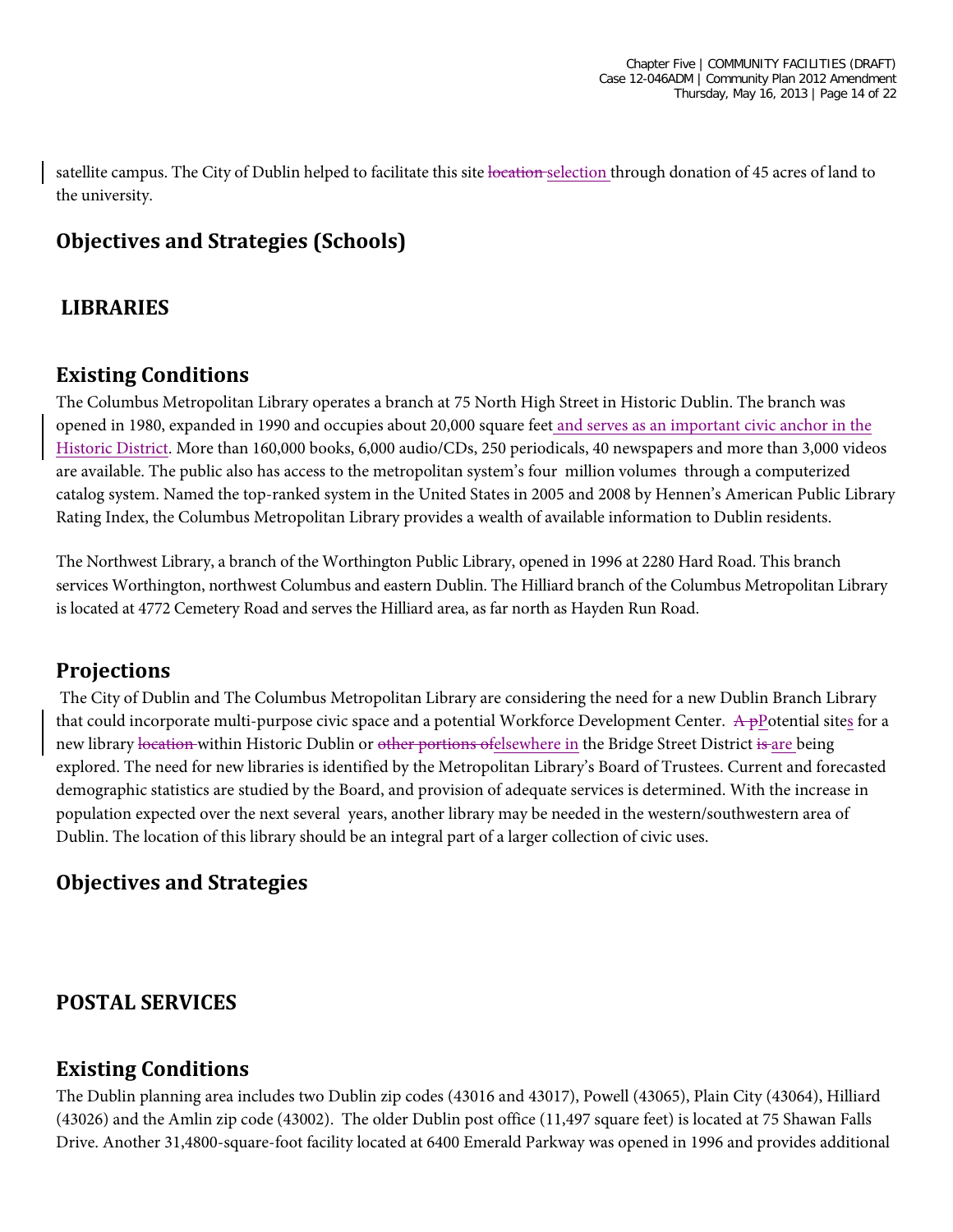service to the Dublin area. The Amlin Post Office (1,164 square feet) is located at 6931 Rings Road, just east of the CSX railroad line and provides service to Post Office boxes in the facility.

The Dublin City Engineer assigns all addresses within the city limits. The addresses are created according to a grid system that originates at the intersection of Broad and High Streets in downtown Columbus. Addresses on the east or north side of the street use even numbers, those on the south or west are odd numbered. All addresses assigned by the City are coordinated with applicable emergency services and the U.S. Postal Service. Final addresses for residential subdivisions are assigned once the subdivision plat has been recorded at the appropriate County Recorder's office. For commercial projects, addresses are assigned following all final approvals through the City of Dublin development process. Addresses are available to the public through the eCity's [Geographic Information Services.](http://dublinohiousa.gov/gis-maps/)

## **Projections**

The need for post office facilities is determined by population figures and the number of businesses projected within 10 years. The postal facility on Emerald Parkway was constructed to provide 12 to 15 years of service, with capabilities for expansion on the site to accommodate 20 years of service. Long-term population growth within the Dublin zip codes may necessitate the expansion of current facilities or the consideration of new service locations. As service strategies for the U.S. Postal Service (USPS) continue to evolve, dialogue will be needed to understand how this federal service will change in the future.

# **Objectives and Strategies (Postal Services)**

# **RELIGIOUS INSTITUTIONS**

#### **Existing Conditions**

Religious institutions and other civic buildings provide additional locations for services, civic activity and interaction. The Dublin area is served by at least 39 40 religious institutions, many of which have undergone tremendous growth in the past few years. Several religious institutions, lacking adequate facilities at the present time, hold services within public school buildings and other public institutions. Houses of worship located within the Dublin area are listed below:

Alleluia Lutheran Church 6201 Avery Road, Dublin

Berean Bible Church 7541 Dublin Road, Dublin

Bethel Presbyterian Church 1735 Bethel Road, Columbus

Bethel United Methodist Church 1220 Bethel Road, Columbus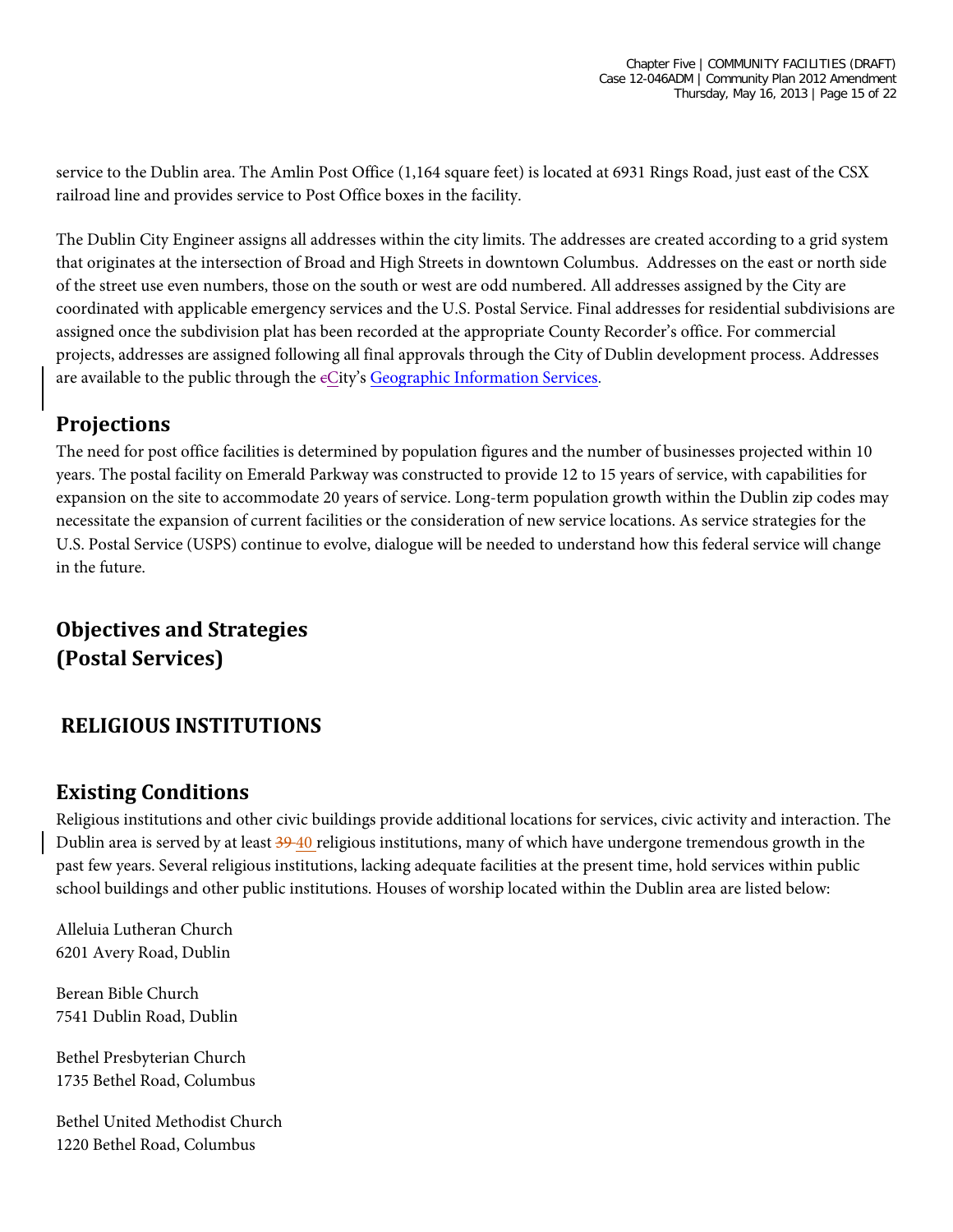Calvary Life Fellowship 6640 Home Road, Delaware

Church of Jesus Christ of Latter-day Saints 7135 Coffman Road, Dublin

Church of the Redeemer 3883 Summit View Road

Dublin Baptist Church 7195 Coffman Road, Dublin

Dublin Christian Church 2900 Martin Road, Dublin

Dublin Community Church 81 West Bridge Street, Dublin

Dublin-Powell Church of Christ 5985 Cara Road, Dublin

Dublin Presbyterian Church 5775 Dublinshire Drive, Dublin

Faith Community Church 5762 Wilcox Road, Dublin

Fellowship Baptist Church of Dublin 6720 Shier Rings Road, Dublin

Indian Run United Methodist Church 6305 Brand Road, Dublin

Korean Church of Columbus 2825 Snouffer Drive, Columbus

Life Family Church Clarion Hotel, 600 Metro Place, Dublin

Lord of Life Lutheran Church 2480 West Dublin-Granville Road, Columbus

Meadow Park Church of God 2425 Bethel Road, Columbus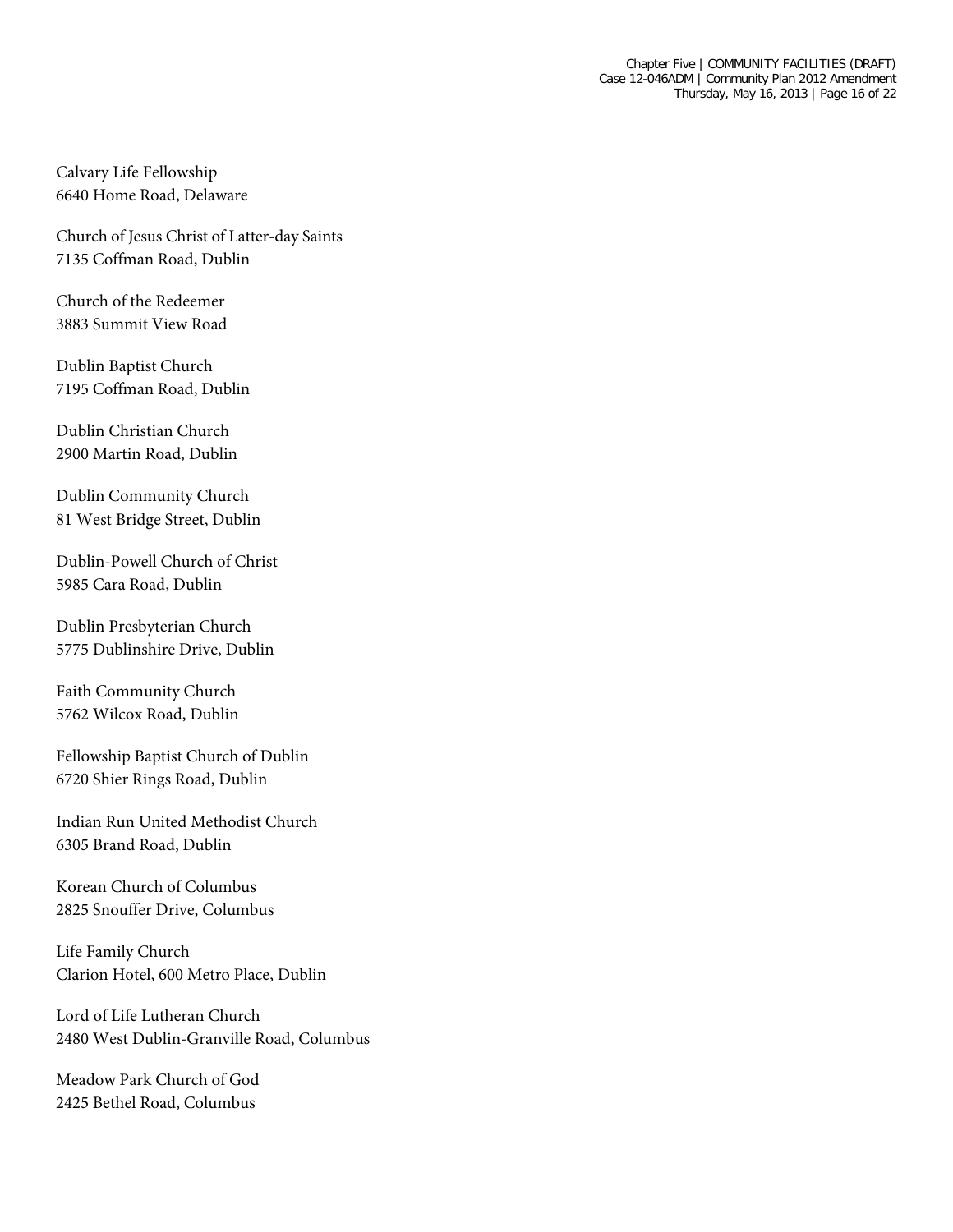New Covenant Church of the Brethren 2309 Summit View Road, Powell

New Hope Reformed Church 5115 SR 750, Powell

New Life Baptist Church 5027 Avery Road, Dublin

Northwest Chapel 6700 Rings Road, Dublin

Northwest Evangelical Church 3915 Dublin Road, Columbus

Northwest Presbyterian Church 6400 and 6488 Post Road, Dublin

Northwest United Methodist Church 5200 Riverside Drive, Columbus

Prince of Peace Lutheran Church 5475 Brand Road, Dublin

Radiant Life Church 7055 Avery Road, Dublin

Sawmill Baptist Church 10635 Sawmill Road, Powell

Sawmill Covenant Church 8794 Big Bear Avenue, Powell

Smoky Row Brethren Church 7260 Smoky Row Boulevard, Columbus

St. Andrew Christian Church 1985 Swansford Drive, Dublin

St. Bredan Catholic Church 4475 Dublin Road, Hilliard

St. Brigid of Kildare Catholic Church 7179 Avery Road, Dublin

St. Joan of Arc Catholic Church 10700 Liberty Avenue, Powell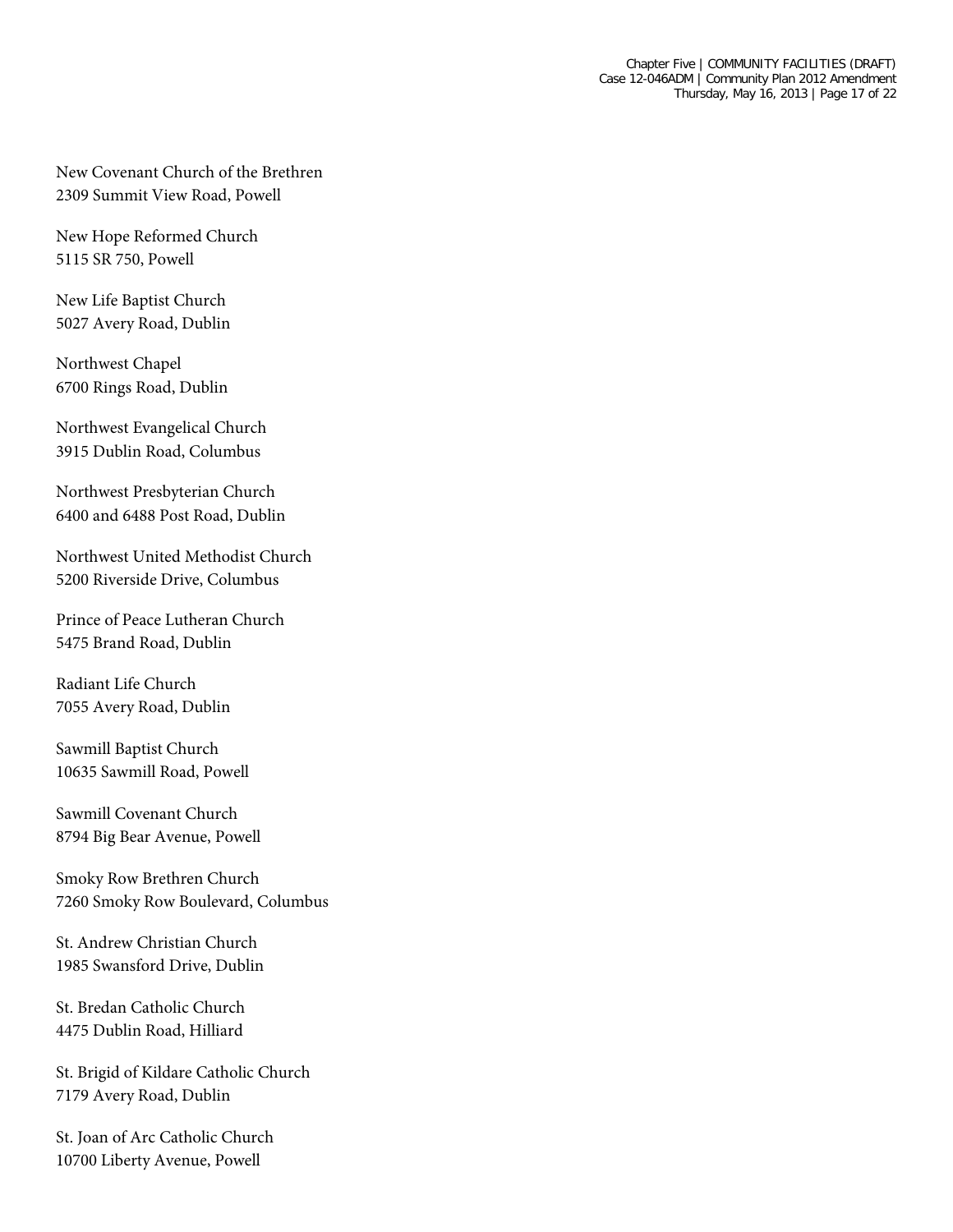St. John's Lutheran Church 6135 Rings Road, Dublin

St. Patrick's Episcopal Church 7121 Muirfield Drive, Dublin

St. Peter's Catholic Church 6899 Smoky Row Road, Columbus

Vineyard Christian Fellowship 5400 Avery Road, Dublin

Vineyard Columbus 6561 Dublin Center Drive, Dublin

Vista Community Church offices: 20 North Street, Dublin

## **Projections**

Religious institutions and other civic uses are needed for every community and are an important social and quality of life factor. While Dublin has many religious institutions of varying denominations, a growing population will require planning for how additional services can be provided in the future. The growing size of religious places of worship also necessitates balancing the needs of religious institutions and residential neighborhoods.

# **CEMETERIES**

#### **Existing Conditions**

In 2005, the City of Dublin published "*The Cemeteries of Dublin, Ohio: History in Stone*," creating the first known compilation of cemetery information about the Dublin area. The city has many historic cemeteries and burial grounds of record, as well as other unmarked locations that are known but not officially catalogued.

#### *Dublin Cemetery*

This historic 12.16-acre facility is located on the south side of West Bridge Street, just west of Historic Dublin. With frontage on Monterey Drive, the facility contains 4,786 total burial plots. The cemetery and vaults are listed on the National Register of Historic Places and the cemetery is the site of Dublin's Killed In Action Memorial.

#### *Other Historic Cemeteries*

*Ferris Cemetery.* Located on the east side of Riverside Drive, south of Bright Road, the cemetery includes mostly unmarked graves across from the Gelpi Mansion that date back to 1848. The cemetery was surveyed as part of the Works Progress Administration and 112 burial plots were identified; however, other plots may not be identified.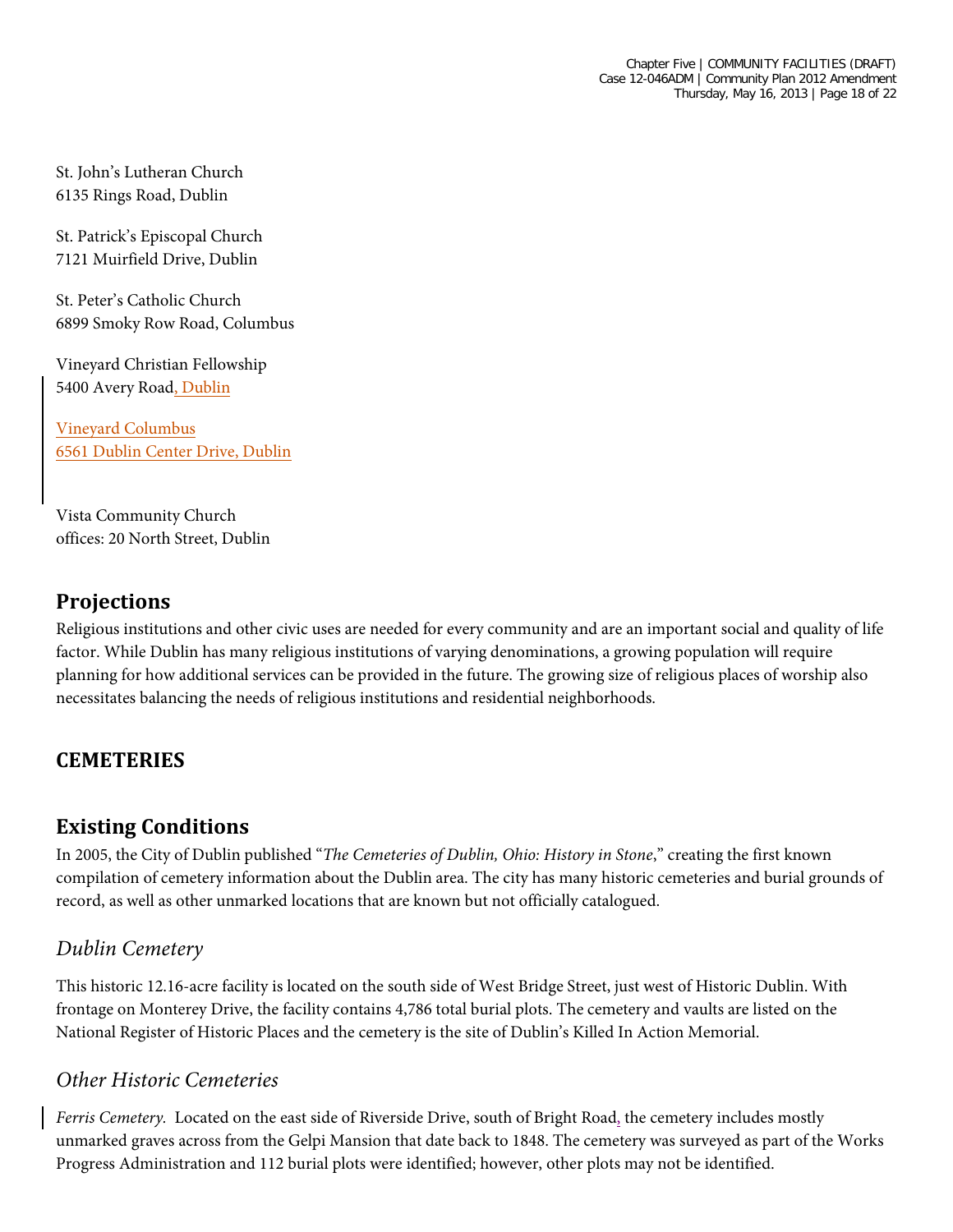*Houchard Road Cemetery.* Located along the west side of Houchard Road, the unmarked cemetery is reported by local residents to be approximately midway between Post Road and Rings Road; however the exact location is not known.

*Indian Run Cemetery.* This 0.55-acre historic cemetery is located on the west side of North High Street, north of the Dublin Library. The cemetery dates back to 1816, but information about the number of burial plots is not available. The cemetery is adjacent to the Veterans Park.

*Maroa Wilcox Grave.* This site is located on the west side of Wilcox Road, east of Norn Street, and contains a grave marker.

*Mitchell Cemetery.* Located north of I-270 on the west side of Dublin Road, this site dates back to 1823 and was named after Dublin pioneer Charles Mitchell. Located near the Cardinal Health World Headquarters, it contains 21 headstones with 23 burial sites.

*Mt. Zion Cemetery.* This 1.5-acre cemetery is located on the east side of Kinross Road, just north of Memorial Drive. It contains 30 historical grave sites of Civil War veterans.

*Ring's Cemetery.* This one-acre cemetery with 57 burial plots is located on the west side of Cosgray Road, just north of Hayden Run Road. It was dedicated by Washington Township in 1990 to the early pioneers of the area.

*St. John's Lutheran Cemetery.* This 0.5-acre site is located on the east side of Avery Road approximately 1,000 feet south of Shier Rings Road. The cemetery includes 56 burial plots.

*Sandy Corners Cemetery.* The 0.43-acre site is located on the south side of Rings Road adjacent to the St. John's Lutheran Church and includes 65 burial plots.

#### **Projections**

The city has a limited capacity for burial services. The Dublin Cemetery within Historic Dublin is the City's only nondenominational cemetery and is quickly nearing capacity—. As Dublin grows, the long-term needs of residents will be substantially greater, and significant policy direction is required to address whether the City will continue to offer this particular service.

# **Objectives And Strategies (Cemeteries)**

#### HEALTH AND HUMAN SERVICES

#### **Existing Conditions**

Human service programs and medical services are planned for and are offered by several organizations that include the City of Dublin's Recreation Services, City of Dublin Volunteer Resources, Dublin Counseling Center, Dublin Youth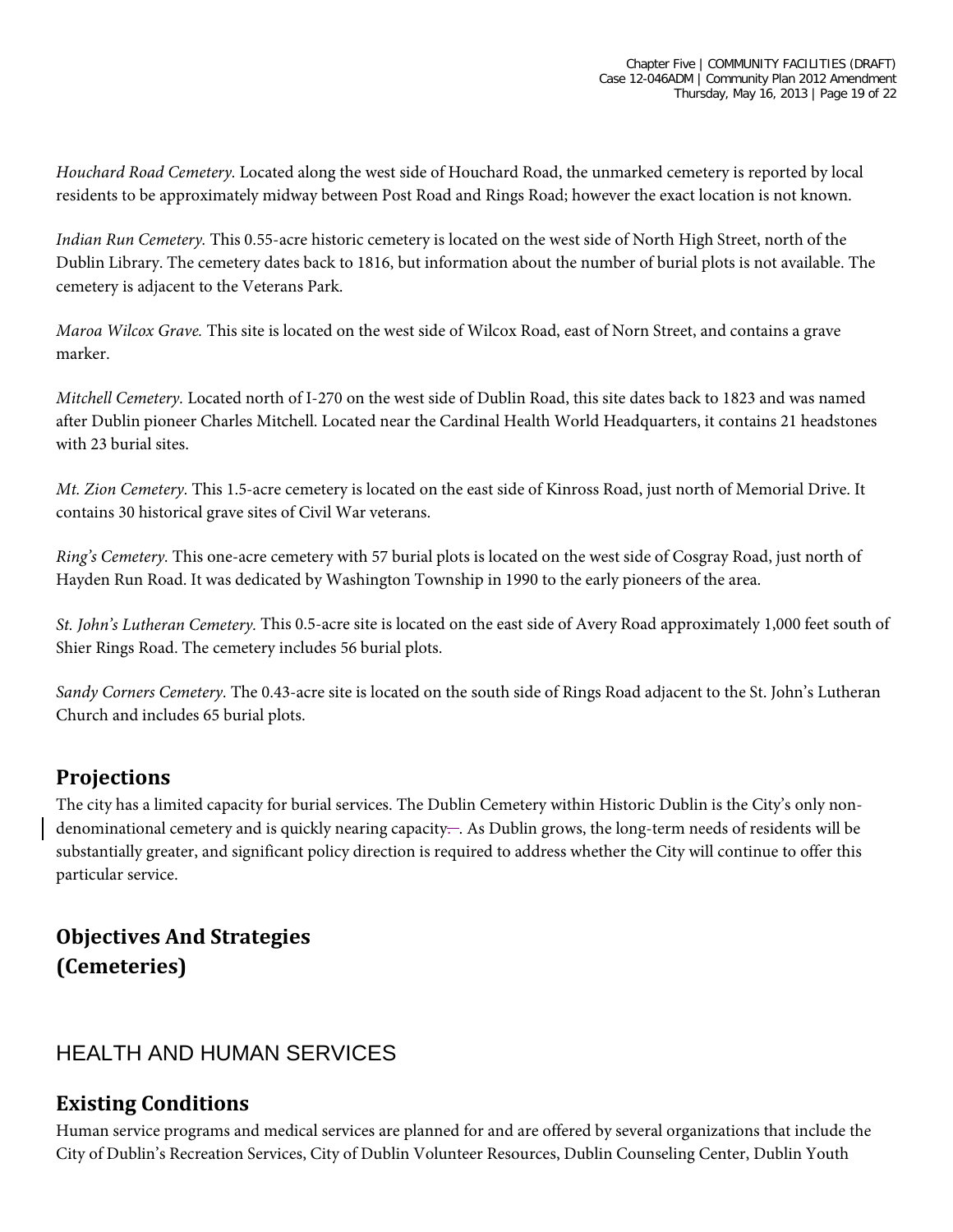Athletics, Dublin Soccer League, ,the Franklin County Board of Health, and the Dublin Food Pantry. Healthcare services to the community are provided by a broad range of medical and urgent care facilities throughout Dublin and the surrounding area.

The Dublin Recreation Services produces an extensive and well-designed seasonal program of activities. Parks and recreation activities have fostered connections among various community groups such as schools, arts organizations, City government, youth sports organizations, etc. Although the Dublin Community Recreation Center (DCRC) is the primary facility used for activities and programs, school facilities continue to be heavily used for recreational programming. Some types of programming and activity space could become limited as the population increases.

Many of the youth and teen camps offered by Recreation Services are geared toward serving the needs of children with working parents, especially during the summer and holidays. Efforts to develop additional opportunities and accommodations for individuals with special needs are a high priority. Specific activities and camps have been developed to provide recreation-based childcare needs that private providers cannot accommodate. Services to the senior population have also been greatly enhanced by the DCRC by providing a central gathering space and activities for seniors within the community.

The City's Office of Volunteer Resources provides varied opportunities for residents and corporate citizens of all ages to be engaged in local government. Each year more than 3,000 volunteers give more than 30,000 hours of time to City programs and services. This network of talented and generous people supports numerous functions throughout the City's operations and is a valued resource to Dublin for recreational, educational, environmental and health/safety purposes, in advisory capacities, in times of need and for relationship-building throughout the community.

The Dublin Counseling Center is a community-based mental health and substance abuse counseling center serving all age groups. The Center is a not-for-profit organization and receives funding from the Franklin County Alcohol, Drug Addiction and Mental Health Services Board; private payers; insurance providers and the City of Dublin. Annually, the Center services approximately 800 to 1,000 clients, most of whom reside in the Dublin School District.

Dublin Youth Athletics (DYA) is a non-profit organization that fosters youth athletics. The programs include a baseball/T-ball league that serves 2,500 children from age five through high school. A traveling competitive league is available to children ages nine to 14. The basketball program is recreational and competitive, serving over 1,500 children from third grade through high school. The DYA offers a golf program for approximately 100 children from grades 4 through 12. The organization also offers lacrosse for grades 1 through 6 and volleyball for grades 3 through 12. Each of these programs is in high demand.

The Dublin Soccer League (DSL) is a non-profit youth soccer organization with more than 3,000 participants. DSL is recognized as the primary contracted provider of recreational soccer to the community by offering league opportunities within the city. The organization's services are complemented by supplemental provider agreements with the Middle Tier Soccer Organization, a group that offers a higher level of competition (without exclusive tryouts) with games and tournaments in the Central Ohio region. The select soccer organizations (Ohio Football Club and Ohio Premier) offer the highest level of competitive soccer opportunities. Participation is subject to tryouts and competition is held over a wide area.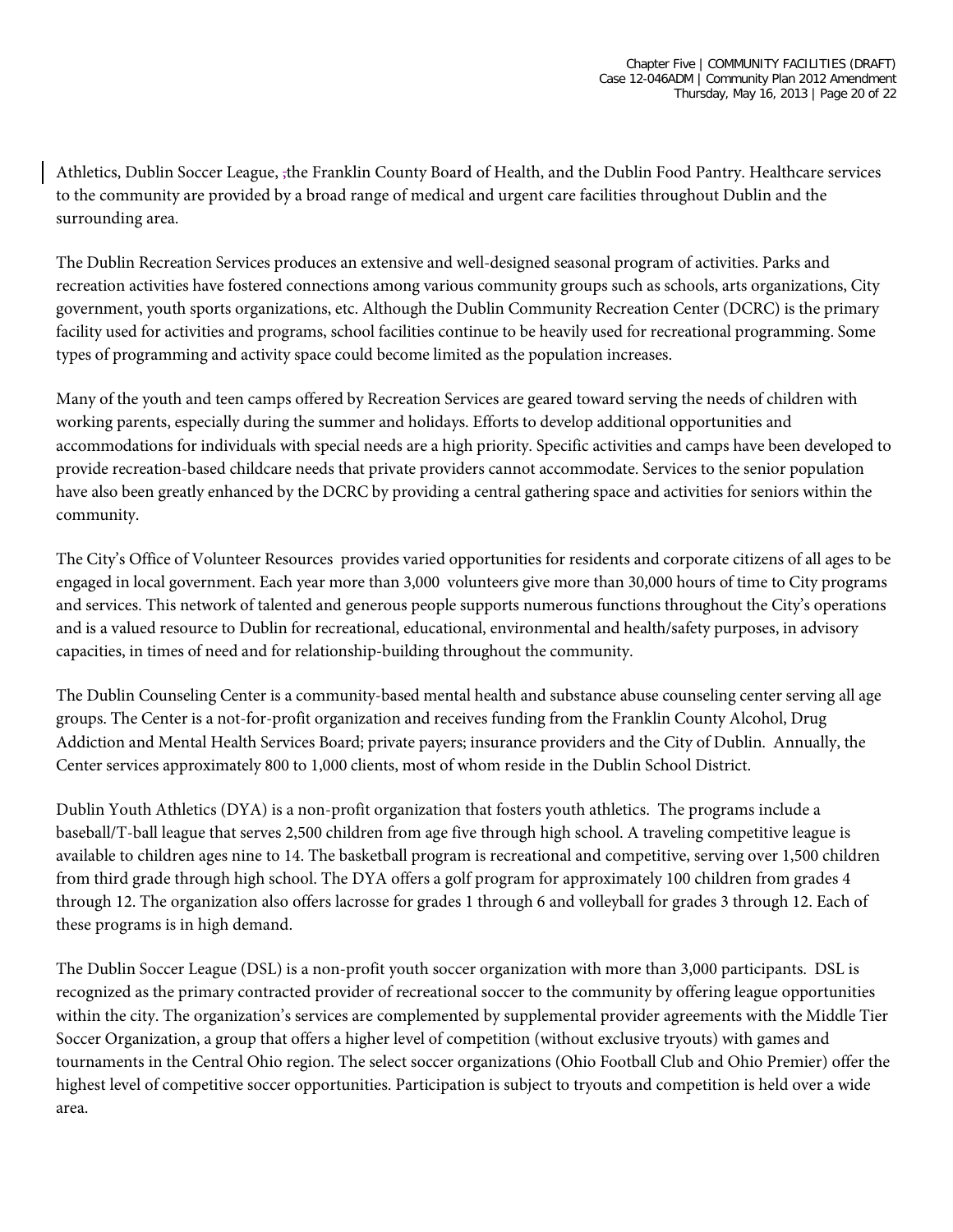The Franklin County Board of Health's primary mission is the promotion, regulation and procurement of the public health and safety. Located on East Broad Street in Columbus, the Board provides services to the community in two primary categories: (1) environmental health service and (2) nursing and rehabilitation. Dublin maintains a contract for service so that services provided by the Board of Health are available to Dublin residents.

The Dublin Food Pantry, located at 81 West Bridge Street, in the ground level of the Dublin Community Church has served the Dublin Community for numerous years and in 2012 became a 501(C) $\oplus$ 3 and established its first communitybased Board of Trustees. The Dublin Food Pantry provides for the growing needs of the hungry by collecting and distributing food, and educating the community about hunger. In 2011, the Pantry served more than 2,400 adults, children and seniors, distributing more than 290,000 pounds of groceries.

For health-related services, the Dublin area provides a broad range of medical, dental and specialty treatment facilities. The flagship of the city's healthcare treatment facilities is the Dublin Methodist Hospital. Located at 7500 Hospital Drive, the 320,000-square-foot facility, opened in January 2008, and provides a broad range of convenient hospital services. The facility includes a 24-hour full-service emergency department, outpatient and inpatient surgery teams, as well as women's health and inpatient medical services. Dublin Methodist Hospital includes 94 patient beds with the potential for expansions to a 300-bed facility and parking structure. For a growing city, the hospital's completion is a crowning achievement that significantly improves health care access for residents, particularly in emergency situations in a setting that focuses on establishing a quality environment for patients.

In addition to the new hospital, a number of health-related facilities have developed, or are planned to address future needs, including the expansion of the Nationwide Children's Hospital facilities; Dublin Springs Hospital, which provides mental health services; a variety of private skilled nursing, rehabilitation and alzheimerAlzheimer care facilities; and the future location of the Ohio University extension of the College of Osteopathic Medicine in the West Innovation District.

# **Projections**

As the city grows in size and population, there will be additional need for organizations and groups to provide human services and medical treatment for residents that will vary depending upon the mission or goal of the organization. Services should also be evaluated to meet the changing needs of the community as the city's demographic profile changes. Just as important is the need to create awareness of available services as high quality programs are often under-utilized. In the future, the City and private organizations should work to coordinate efforts to inform and educate the community. Good wayfinding and easy access to services are an important component to ensuring a high quality of life for Dublin's residents.

# **Objectives and Strategies (Health and Human-Related Services)**